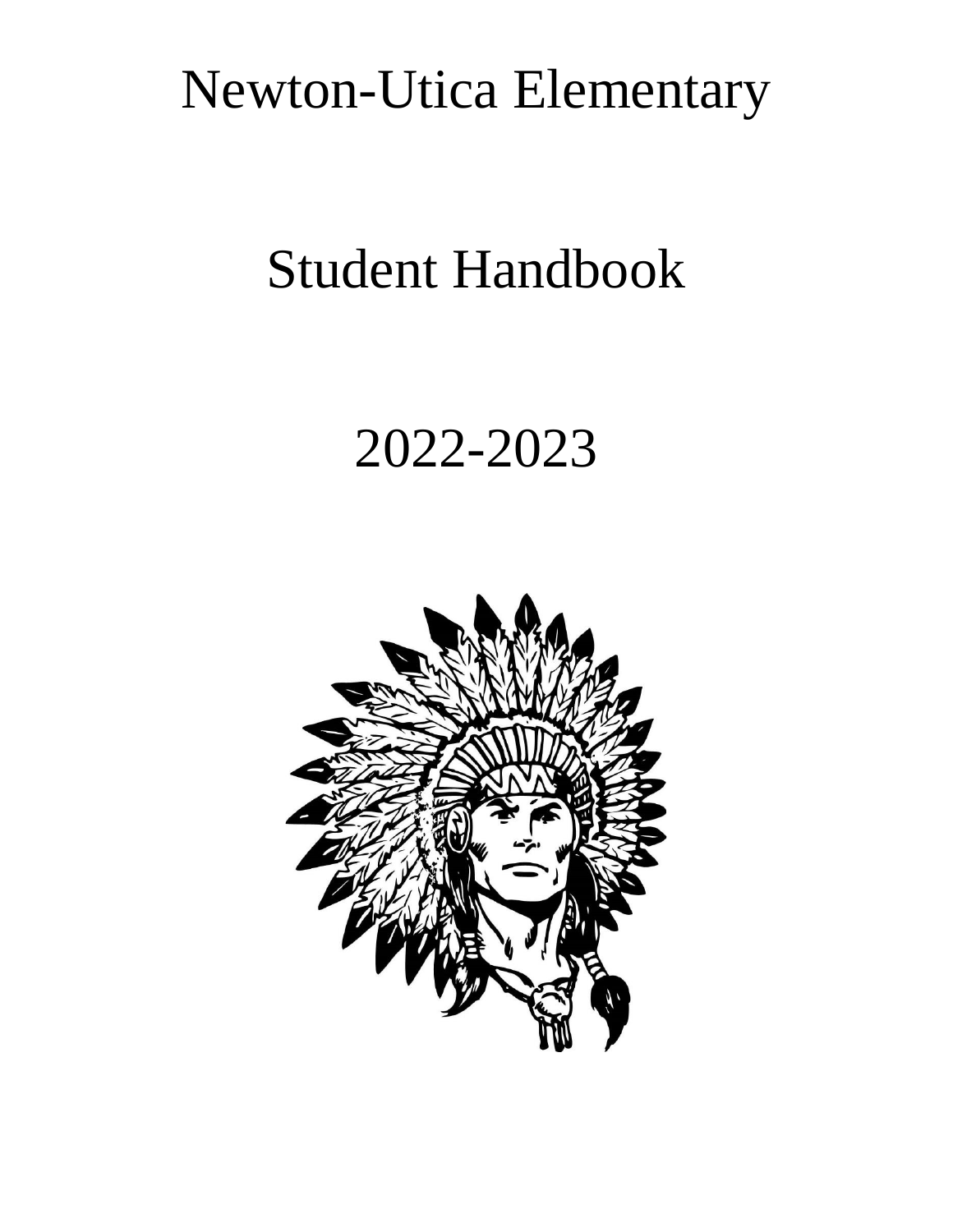| <b>Table of Contents</b>               | Page(s) |
|----------------------------------------|---------|
|                                        |         |
|                                        |         |
|                                        |         |
|                                        |         |
|                                        |         |
|                                        |         |
|                                        |         |
|                                        |         |
|                                        |         |
|                                        |         |
|                                        |         |
|                                        |         |
|                                        |         |
| Computer Acceptable Use Agreement27-29 |         |
|                                        |         |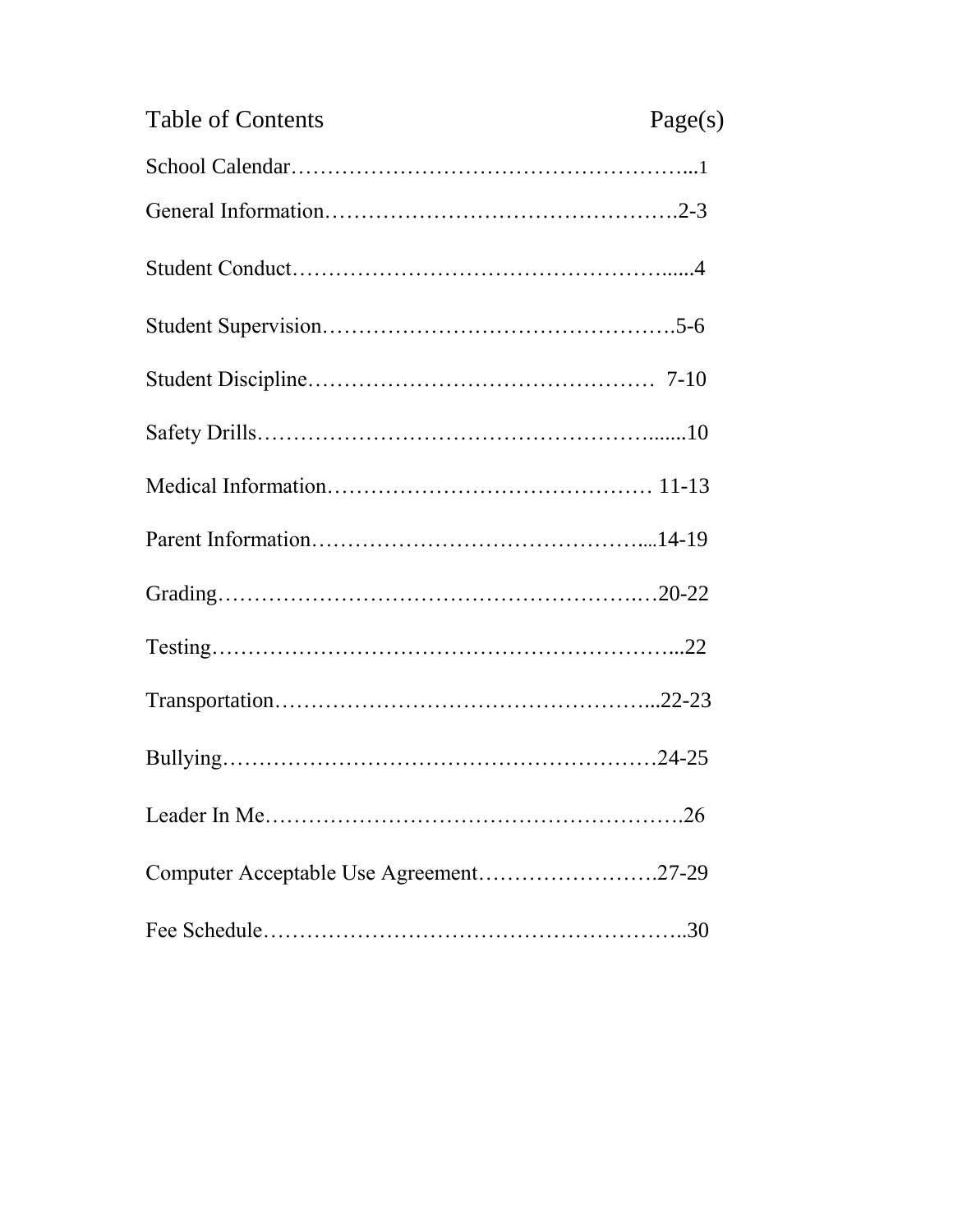# Newton- Utica Elementary 2022-2023 School Calendar *167 Student Days (Board Approved 3-21-2022)*

Wednesday, August17, 2022 **FIRST STUDENT DAY** Monday, September 5, 2022 NO SCHOOL- Holiday Wednesday, September 21, 2022 NO SCHOOL- Staff PD Wednesday, October 19, 2022 End of 1<sup>st</sup> Grading Period (44 days) Thursday, October 20 2022 NO SCHOOL- Staff PD Friday, October 21, 2022 NO SCHOOL- Records Day November  $7 - 17$ , 2022 Evening Conferences  $(2 - \frac{1}{2})$  days) Tuesday, November 8, 2022 NO SCHOOL- Staff PD Friday, November 18, 2022 NO SCHOOL Wednesday, November 23, 2022 NO SCHOOL November 24-November 25, 2022 NO SCHOOL- Holiday Monday, November 28, 2022 NO SCHOOL- Staff PD Thursday, December 15, 2022 Last Day Before Winter Break Friday, December 16, 2022 NO SCHOOL – Records Day Tuesday, January 3, 2023 Return from Winter Break Monday, January 16, 2023 NO SCHOOL- Holiday Tuesday, January 17, 2023 NO SCHOOL- Staff PD February 6 - February 16, 2023 Evening Conferences (2-  $\frac{1}{2}$  days) Friday-Monday, February 17  $& 20, 2023$  NO SCHOOL Tuesday, February 21, 2023 NO SCHOOL- Staff PD Wednesday, March 8, 2023 End of 3<sup>rd</sup> Grading Period (42 Days) Thursday, March 9, 2023 NO SCHOOL- Staff PD Friday, March 10, 2023 NO SCHOOL- Records Day

End of 2nd Grading Period (33 Days) Friday, March 31, 2023 Last Day Before Spring Break Monday, April 10 2023 Return from Spring Break Wednesday, May 24, 2023 Last Day for Students End of 4th Grading Period (48 Days)

In order to meet the required number of hours of instruction, remote learning may be utilized when deemed necessary by the superintendent.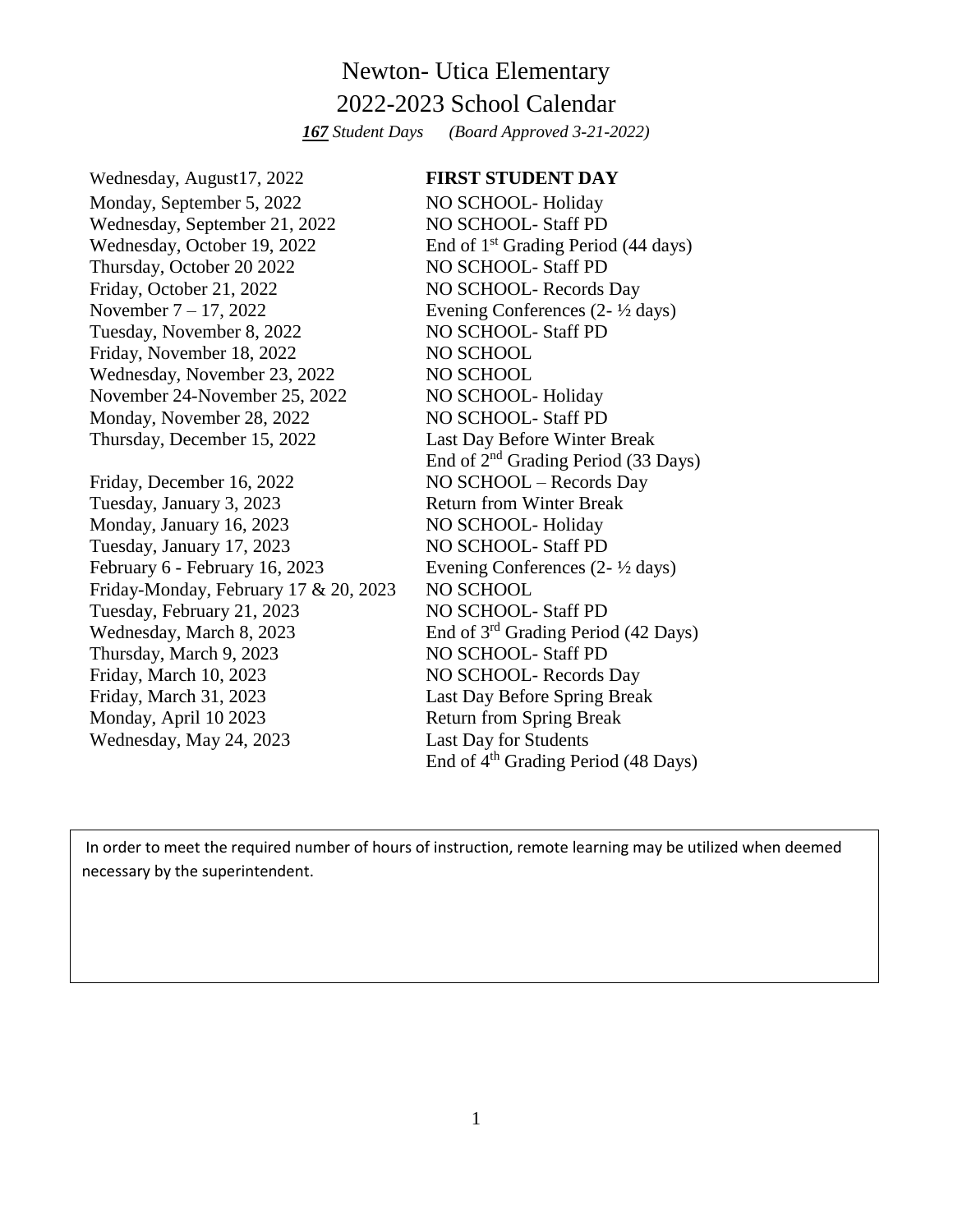# **GENERAL INFORMATION**

# **SCHOOL DAY**

9:00 Entry bell- Students will not be allowed to enter the building before 9:00 9:08 Tardy bell 3:15 (Newton) 3:20 (Utica) Car pick up 3:30 Bus pick up

# **MORNING DROP OFF PROCEDURES**

- All cars must be in line and stay in line. Please do not pass other vehicles.
- Do not park and send your children across the parking lot.
- Please ensure students exit your vehicle promptly and onto the sidewalk.
- Please keep the lines moving. Do not wait for your child to enter the building. There is a staff member on duty making sure your child gets into the building safely.
- Please do not drop students off before 8:55 a.m. when staff are officially on duty.

# **AFTERNOON PICK UP PROCEDURES**

- All cars must be in line and stay in line. Please do not pass other vehicles.
- Staff members will assist students in their cars.
- For safety reasons, please remain in your vehicle during pick up and have your car sign clearly displayed. If you are in need of a replacement or additional car sign, please contact the office. Your student will be brought to you when you are parallel to the sidewalk.
- Please do not wave your student into traffic. Staff members will stop them.
- Please obey posted speed limit/traffic pattern signs.

# **STUDENT PICK UP PROCEDURES**

During the school day: Anyone picking up a child during the school day must come to the lobby and sign the child out. Someone other than the parent must have your written permission before we can release the child. Please notify the office staff of any changes to the normal pick up plan as soon as you are aware of the change. We ask that you call the school by 2:45 p.m. with end of the day changes. All student pick-up policies are for the protection of your child and in no way are intended to infringe on your rights. If you have not done so recently, take a moment today and discuss with your child the dangers of going with strangers. Make them aware that it is all right to say, "I don't know who this is" or "Mommy said not to go with them." While child abduction is not a pleasant topic, it is a reality. We all hope it never happens to your child: an ounce of prevention or precaution may be immeasurably valuable. **\*Note:** Anyone picking up a student (s) may be asked for a photo ID, if the staff member involved is not familiar with the person picking up the child. If you are sending someone to pick up your child/children, please make sure they know this procedure.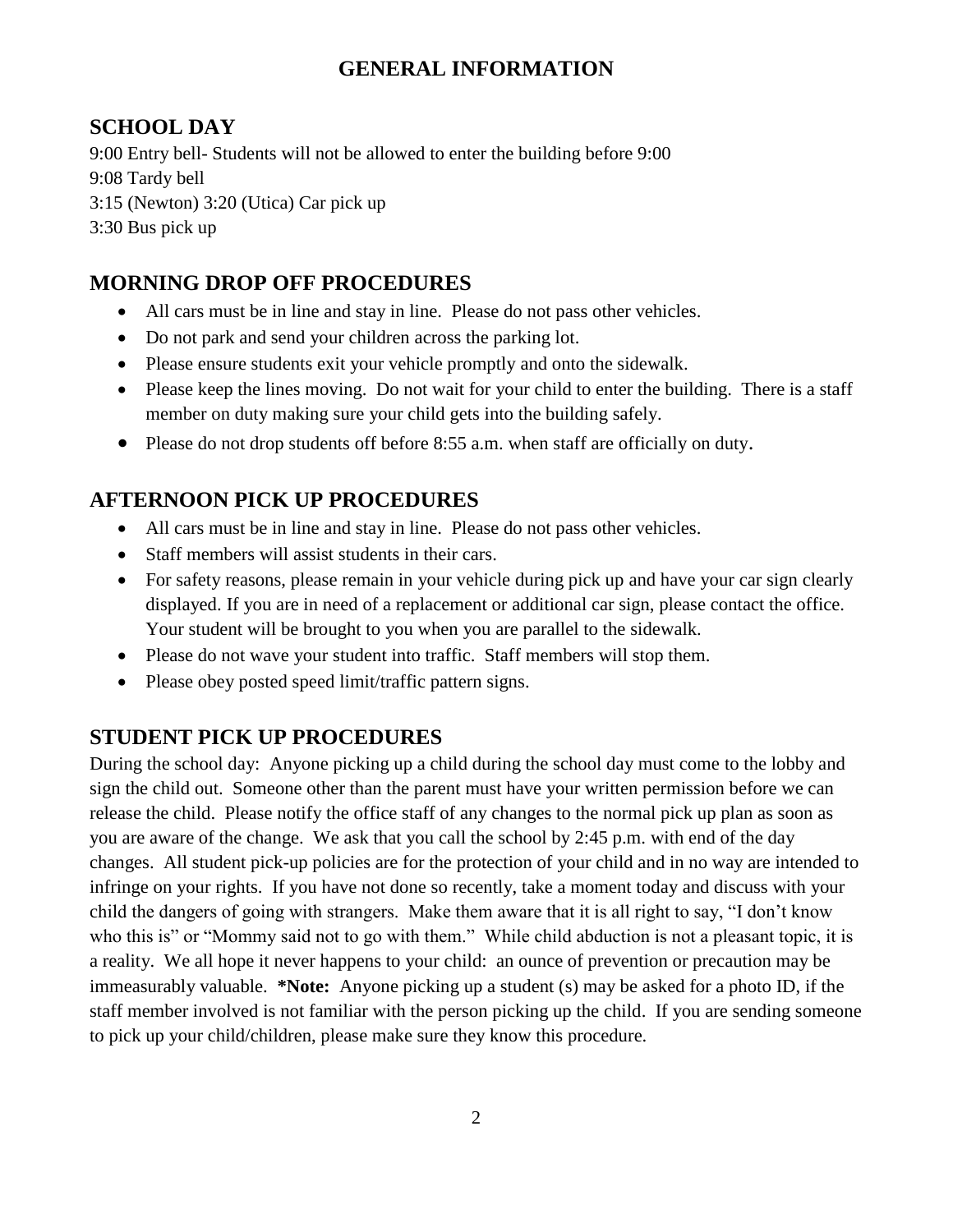# **FIELD TRIPS**

Field trips are conducted throughout the school year and are correlated with educational standards of the student in the classroom. To help make this activity worthwhile and positive for our students the following rules prevail:

- 1. Parents will be asked to sign a blanket field trip permission form, which gives the student permission to go on field trips throughout the year. The parent's signature acknowledges that the parents are aware that their child may participate in field trips.
- 2. Teachers will notify parents prior to taking a class field trip.
- 3. Parents have the right to deny participations.
- 4. The school reserves the right to deny individual student participation in a field trip due to the student's record of misconduct or any other safety concern.
- 5. Parent chaperones may not bring/send siblings or other students not enrolled in the class participating in the field trip. All chaperones who are not parents or legal guardians must be at least 21 years of age.

# **LOST AND FOUND**

A lost and found area is located in each building. Students who have lost items should check the Lost and Found and may retrieve their items. Any unclaimed items will be donated to charity.

# **SCHOOL PROPERTY**

If a student does damage to or loses school property, the student or his/her parents will be required to pay for the replacement or damage. If the damage or loss was intentional, the student will be subject to discipline according to the Student Discipline Code.

# **STUDENT PROPERTY**

Students are responsible for the care of their own personal property. The school will not be responsible for personal property. Valuables such as jewelry, excessive money or irreplaceable items should not be brought to school.

#### **TREATS**

Due to food allergies, any food brought in must be store bought with the food ingredients clearly listed. Please check with individual teachers to make other arrangements.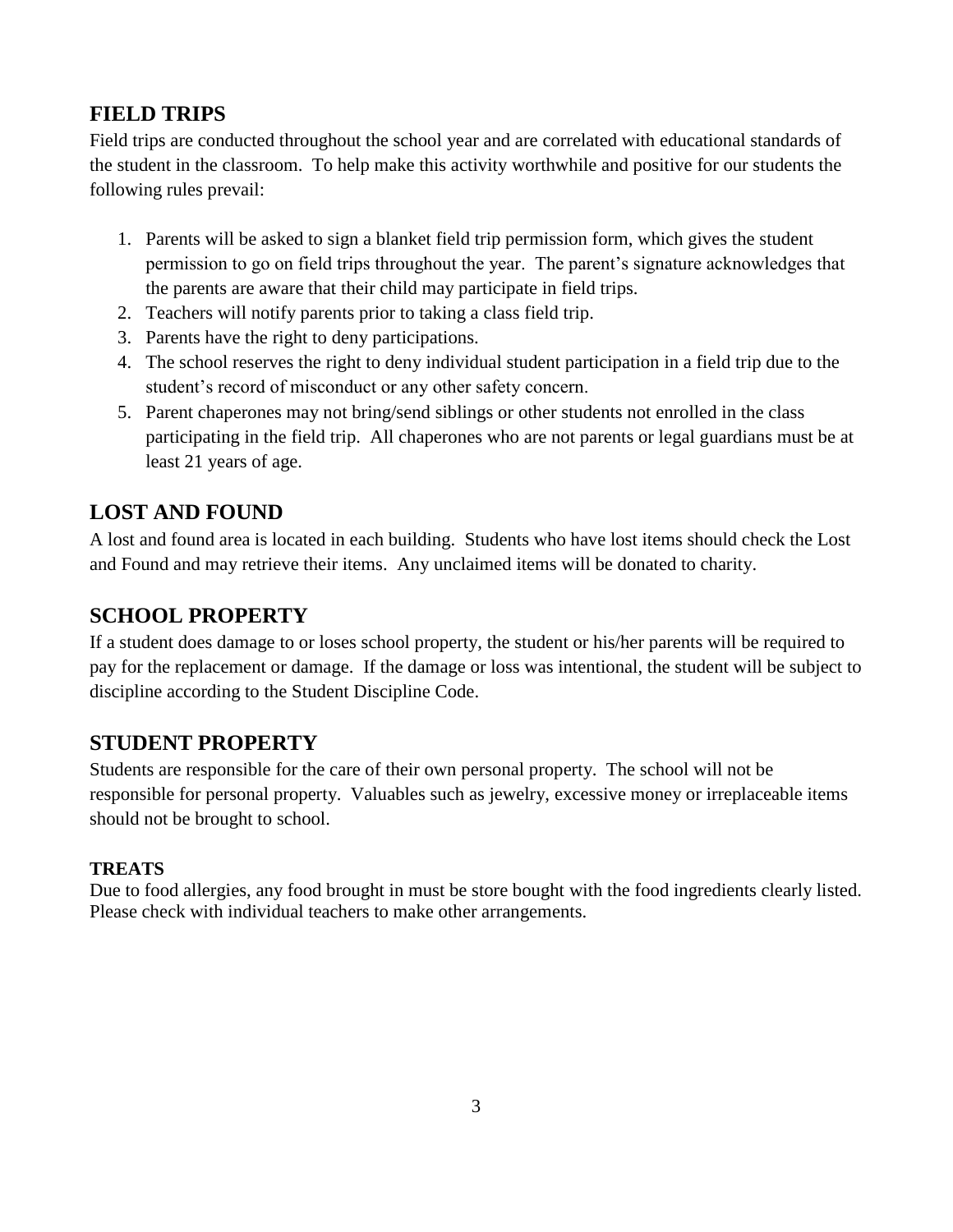# **STUDENT CONDUCT**

#### **CODE OF CONDUCT**

A major component of a school's educational program is to prepare students to become responsible citizens by learning how to conduct themselves properly and in accordance with established standards.

#### **Dress and Grooming**

Our rules are designed to provide the best atmosphere for learning. It is our hope that parents will guide their children so that they do not encounter problems with their appearance. Violation of rules may lead to parent contact, detention, and/or suspension. Judgment by the Principal in matters of dress and appearance is final. The responsibility for a student's appearance is the function of the student and his/her parents. These general guidelines may be helpful:

- 1. Clothing, hair and body should be clean.
- 2. Students are expected to dress appropriately at all times. Any articles of clothing, accessory, or hairstyle that disrupts the educational process or presents a safety risk, is not permitted.
- 3. Clothing worn may not have holes, rips, or tears.
- 4. Clothing or personal items with writing that is profane, obscene, offensive, degrading, gang and/or hate-group related, or that disrupts the school process are "unacceptable."
- 5. Clothing or personal items with logos of or encouraging use of drugs, tobacco or alcohol products, weapons, pornography, death or violent images, is not permitted.
- 6. Students may wear shorts or skirts, but they must be appropriate in style and longer than fingertip length.
- 7. Students must wear footwear. Flip flops are not acceptable footwear. Sandals and Crocs must have heel straps.
- 8. Gym/Tennis shoes must be worn or brought to school to change into on days your student has P.E. class.

#### *We strongly suggest sending in a change of clothing in case of an occasional accident.*

#### **Expected Behaviors**

Each student is expected to behave in ways that are:

- Respectful
- Responsible
- Safe

#### **Zero Tolerance**

No form of violent, disruptive, or inappropriate behavior, including excessive truancy, will be tolerated. Violation of the student code of conduct will results in consequences. Depending on the severity and nature of the violation, this may result in loss of recess, after school detention, suspension, or expulsion.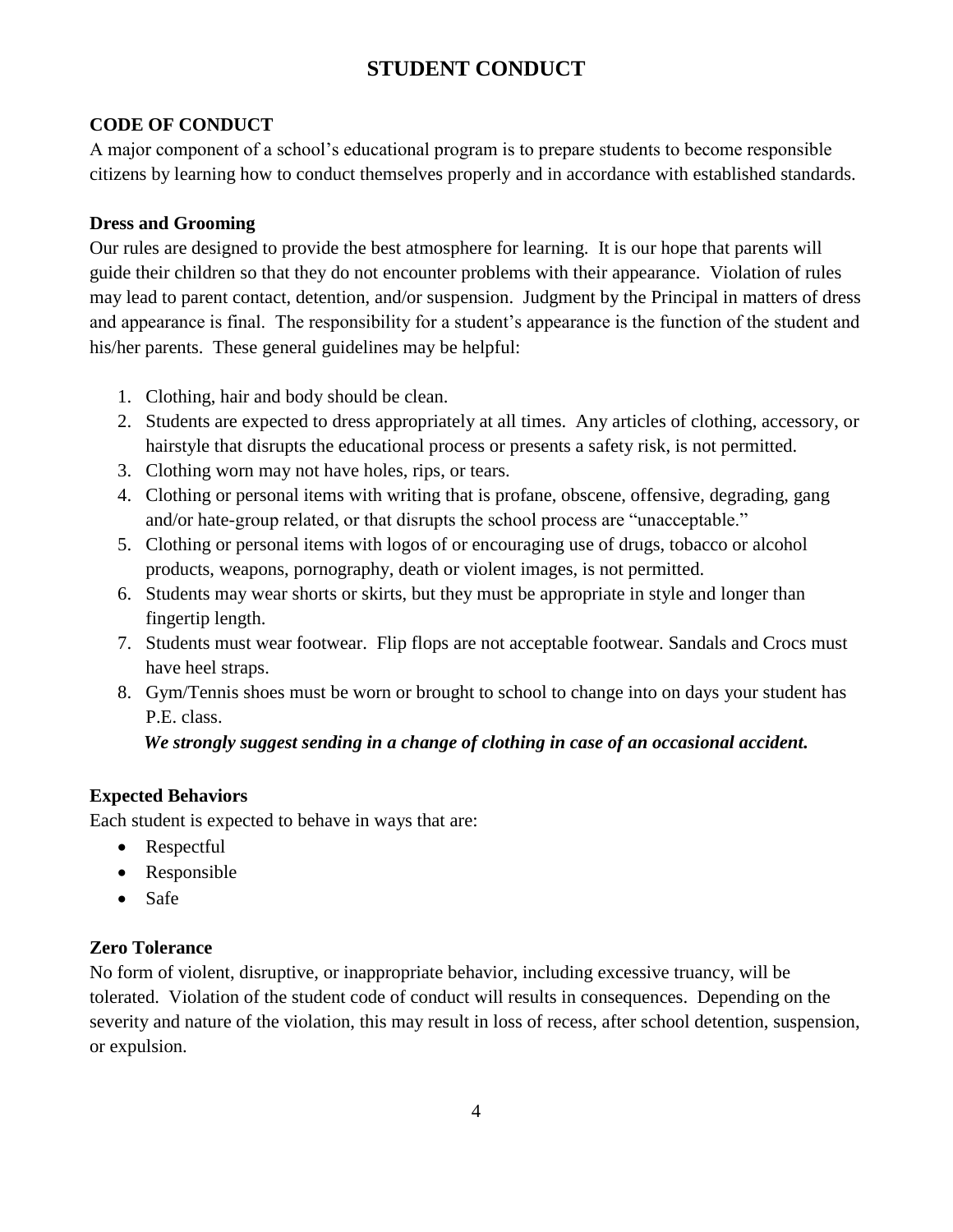# **STUDENT SUPERVISION**

# **CAFETERIA RULES**

All students eat their lunch in the cafeteria and are expected to conduct themselves in a quiet, mannerly fashion. The following rules will be enforced:

- 1. Students will enter the cafeteria in a quiet, orderly manner.
- 2. Students will sit in the area assigned by supervisor.
- 3. Students will remain seated until they are dismissed.
- 4. Students will talk at an appropriate level.
- 5. Students will not throw food.
- 6. Students will clean up the area where they are sitting.
- 7. Students will use proper table manners at all times.

# **HALLWAY RULES**

- 1. Walk in single file line and on the right side when walking as a class or group.
- 2. No talking.

# **INSIDE RECESS**

- 1. Students will be involved in an activity (game, read, coloring, etc.)
- 2. Students will remain seated either on a chair or on the floor and not leave this area without permission.
- 3. Students will keep their hands, feet, and objects to themselves.
- 4. Students will raise their hand if they need assistance from the staff member on duty.
- 5. Students will use quiet classroom voices at all times.

# **OUTSIDE RECESS**

All students are expected to go outside for recess, weather permitting. Students should wear appropriate clothing for outside activities according to the season and weather. All recess rules are to be obeyed at all times. Indoor recess will be held on days of inclement weather or when the temperature or wind chill factor is below 15 degrees.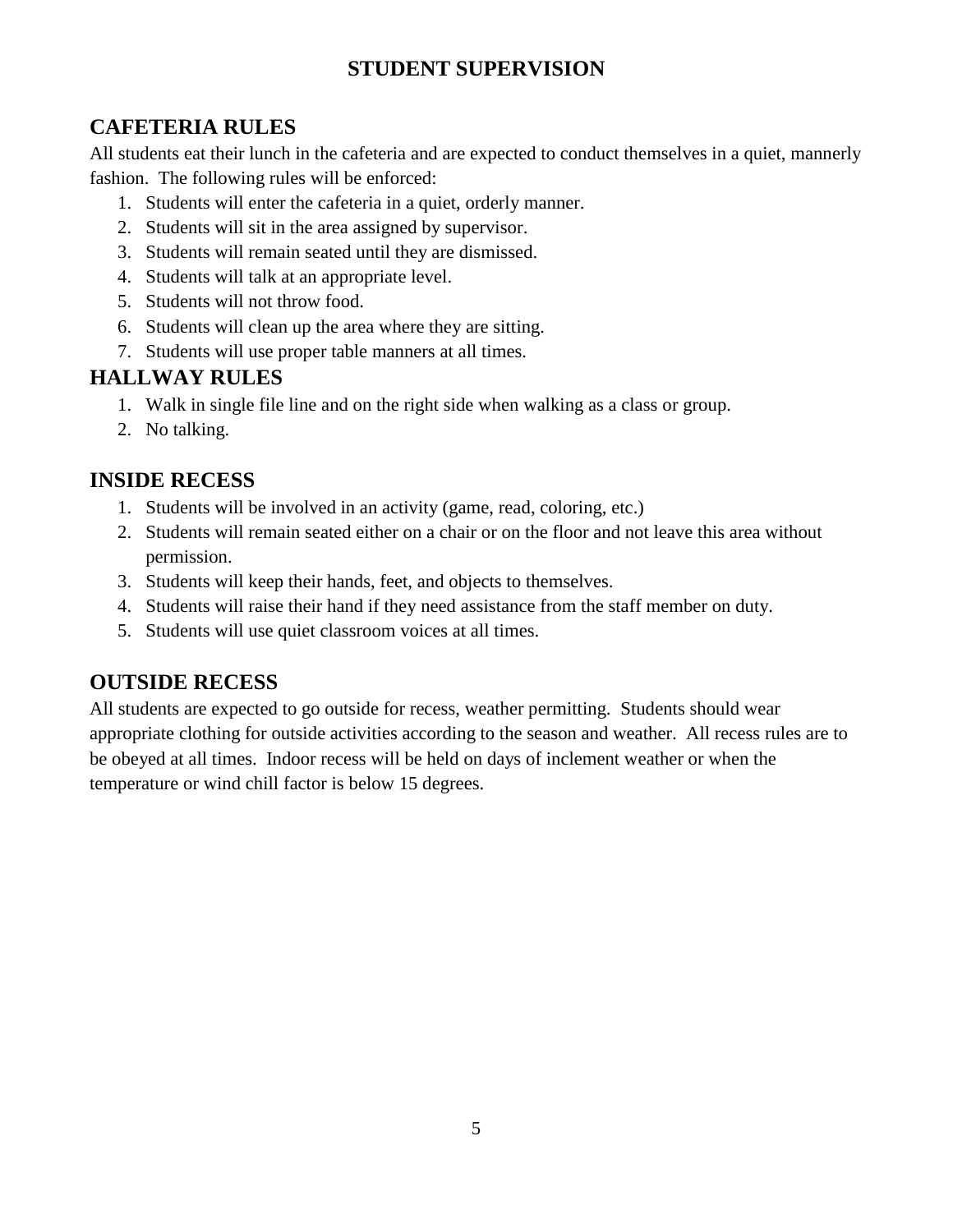# **PLAYGROUND SAFETY RULES**

The classroom teacher will cover playground rules.

- 1. Show respect at all times to the individuals on duty.
	- A. Obey requests by staff to follow rules and procedures.
- 2. Be considerate of others.
	- A. Keep hands and feet to yourself.
	- B. Do not use inappropriate language.
	- C. Do not tease or harass others.
- 3. Play in designated areas only. Staff members who are supervising the playground must give permission for a student to leave the playground.
- 4. Use playground equipment correctly.
	- A. Swing straight. Do not jump off the swing. Sit on bottom.
	- B. Do not run up the slide.
	- C. No jump ropes on equipment.
- 5. Throwing of dirt, mulch, rocks, or snow is strictly prohibited.

#### **RESTROOM RULES**

- 1. Always user proper manners in the restrooms.
- 2. Always flush the toilets and/or urinals. Remember to wash your hands.
- 3. Never write on the walls, stalls, etc. in the restrooms.
- 4. Throw paper towels in the wastebaskets.
- 5. Never stand on toilet seats or hang on support bars or stalls.

# **SUPERVISION OF STUDENTS WHEN SCHOOL IS IN SESSION**

Supervision begins within the building when the student enters the building at 9:00 a.m. Supervision ends for students who are signed out by the parents or their designee during the school day or at dismissal. Supervision of students who ride the morning bus begins when the students board the bus. The supervision of the students who ride the afternoon bus ends when the students exit the bus to their designed drop off point. Parents assume responsibility for supervision of their child at the bus stops (before they board the bus and after they exit the bus). For students who do not ride the bus, the parents assume responsibility for the supervision of their child until he/she enters the building at 9:00 a.m. and end of day dismissal. School staff will supervise the students for any school-related activities during the school day (this includes field trips). The school staff will also supervise the students involved in school-sponsored after school activities. Once the after-school activity is over, the parents/guardian assume the responsibility to provide transportation and supervision of their child.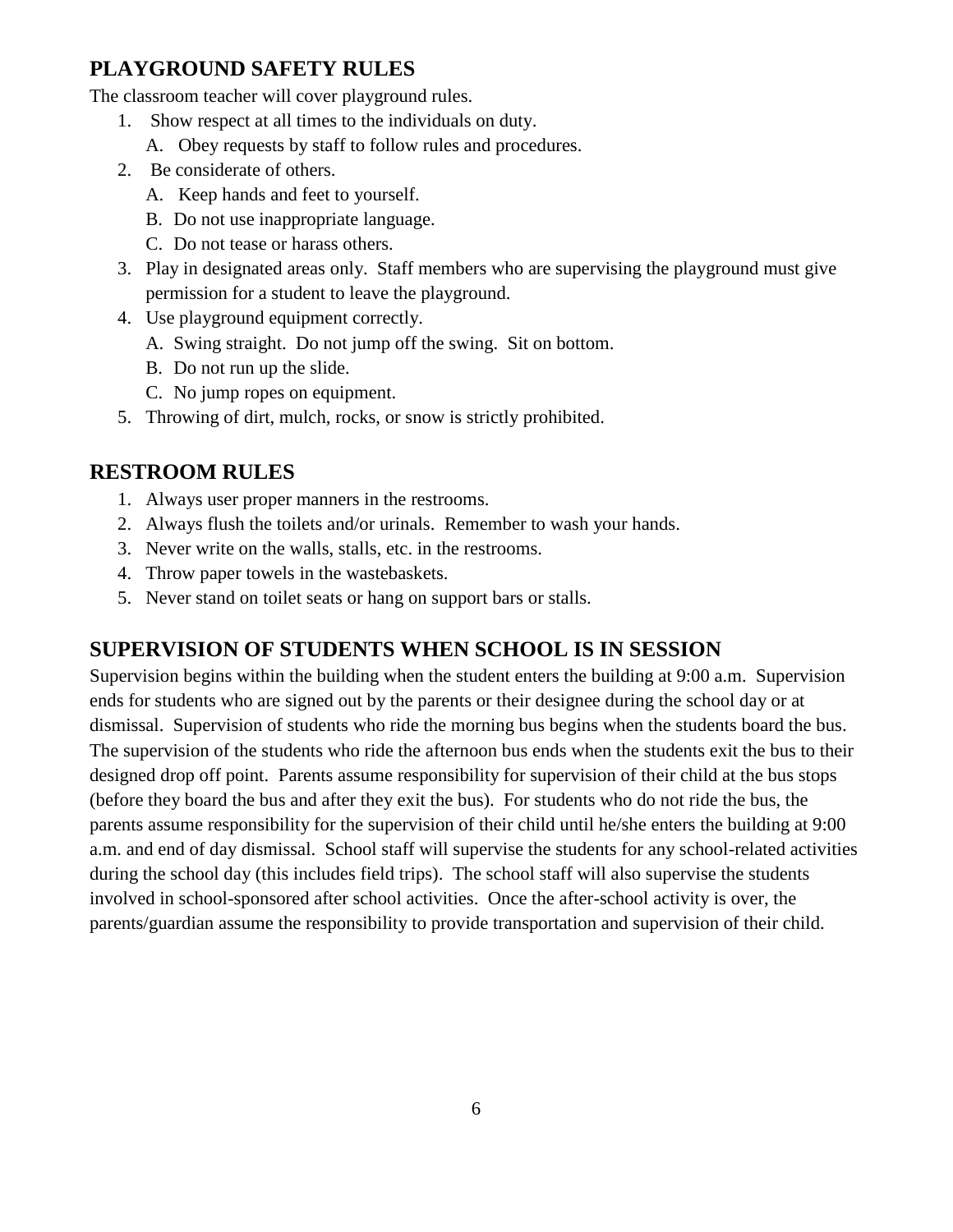# **STUDENT DISCIPLINE**

# **DISCIPLINE**

It is important to remember that the school rules apply going to and from school, at school, on school property, at school-sponsored events, on school transportation, and on property not owned or controlled by the board but that is connected to activities or incidents that have occurred on property owned or controlled by the board. Furthermore, students may be disciplined for conduct that, regardless of where or when it occurs, is directed at a board official or employee, or the property of such official or employee. In some cases, a student can be suspended from school transportation for infractions of school bus rules.

Ultimately, it is the principal's responsibility to keep things orderly. In all cases, the school shall attempt to make discipline prompt and equitable and to have the consequence match the severity of the incident.

Two (2) types of discipline are possible, informal and formal.

# **Informal Discipline**

Informal discipline takes place within the school. It includes:

- Change of seating or location
- Lunch-time detention
- Loss of recess
- Call home to parents
- After school detention
- In-school discipline

#### **Detentions**

Students may receive detentions from recesses. A student may have detention after school. The student and his/her parents will be given appropriate notification of the date/time. The student or his/her parent(s) are responsible for transportation.

# **Formal Discipline**

Formal discipline removes the student from school. It includes emergency removal for up to seventytwo (72) hours, suspension for up to ten (10) school days, expulsion for up to eighty (80) school days, and permanent exclusion. Suspensions and expulsions may carry over into the next school year. Suspension, expulsion, and permanent exclusion may be appealed to the superintendent

Students being considered for suspension, expulsion, or permanent exclusions are entitled to an informal hearing with the building administrator prior to removal at which time the student will be notified of the violation and given the opportunity to respond.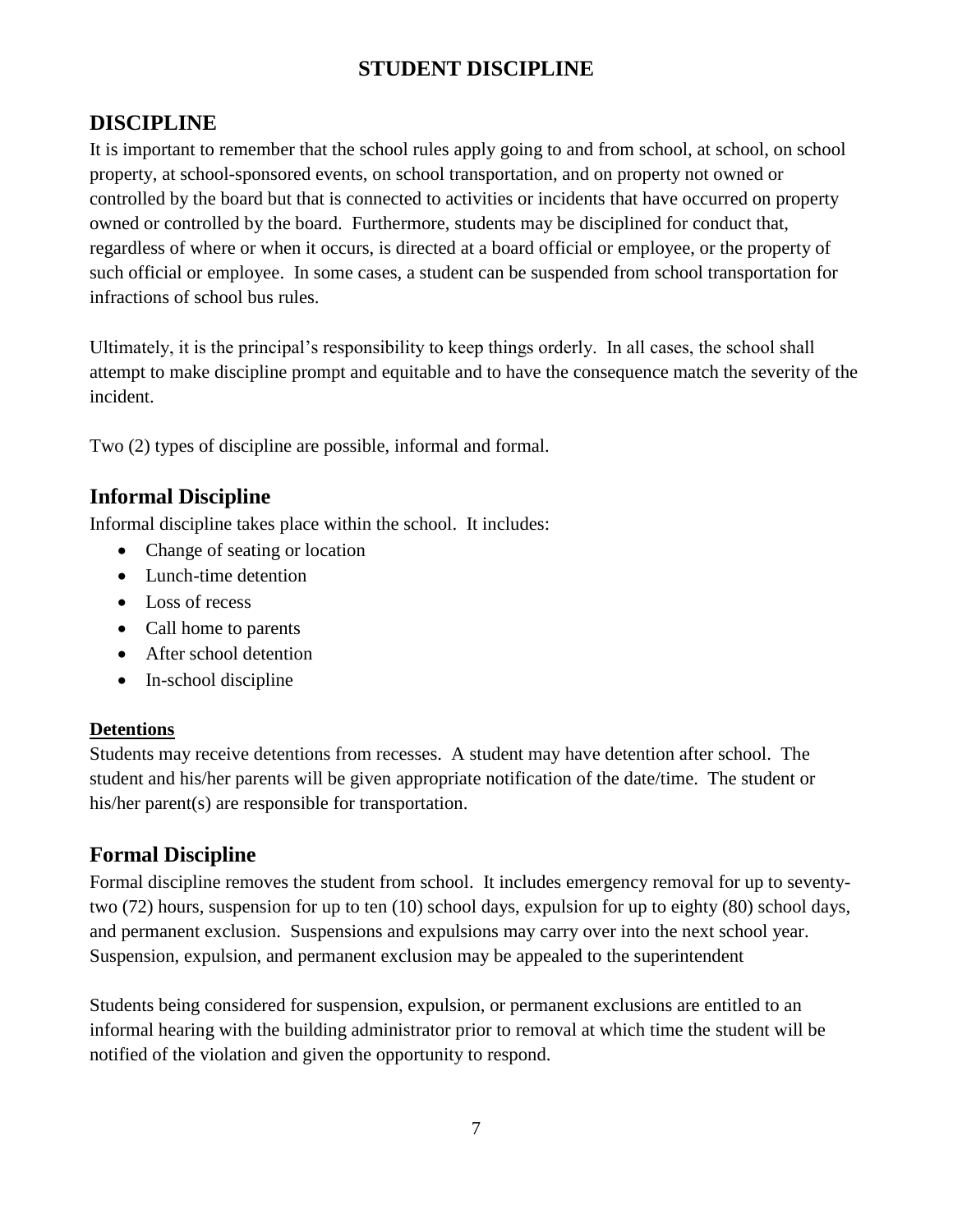### **STUDENT DISCIPLINE RULES**

The Student Discipline Rules includes the types of misconduct that will subject a student to disciplinary action and is included in the Code of Conduct.

Each of the behaviors described below may subject the student to disciplinary action including, but not limited to, detention, in-school discipline, suspension and/or expulsion from school. Furthermore, any criminal acts committed at or related to the school will be reported to law enforcement officials as well as disciplined at school. Certain criminal acts may result in permanent exclusion from school.

#### *Rule 1: Assault and Fighting*

A student shall not cause or attempt to cause physical injury to another person.

#### *Rule 2: Damage and/or theft of school property*

A student shall not cause or attempt to cause damage to school or private property, steal, or attempt to steal school or private property.

#### *Rule 3: Dangerous Weapons and Instruments*

A student shall not possess, handle, transmit, or conceal any firearms, knife, explosive or other dangerous objects or instruments. Students violating Rule #3, in accordance with Board Policy #5565, will receive an immediate 10 day out of school suspension with a principal's recommendation to the superintendent for expulsion.

#### *Rule 4: Defiance*

A student shall not defy the valid authority of supervisors, teachers, aides, or administrators.

#### *Rule 5: Disruption of School*

A student shall not cause or attempt to cause a disruption or obstruction of any curriculum, extracurricular activity, or the normal operation of school.

#### *Rule 6: Health, Dress, and Safety Standards*

A student shall observe posted standards of each department and/or school.

#### *Rule 7: Marijuana, Narcotics, Alcoholic Beverages, and Drugs*

A student shall not possess, use, transmit, conceal, or be under the influence of marijuana, narcotic drugs, hallucinogen, amphetamine, barbiturate, alcoholic beverages, or intoxicant of any kind.

a. Students violating Rule #7 will be suspended from school for a period of 10 days and the principal may recommend to the superintendent that said student be expelled from school, up to the limits of the law. However, the first time a student violates the alcohol and drug rules during their K through fifth grade career, the principal can reduce the suspension to 3 days providing the student enters and completes an approved substance abuse education or treatment program. Further offenses will receive 10-day suspensions and a recommendation for expulsion. The recommendation for expulsion can be dropped if a student again enters a substance abuse treatment program.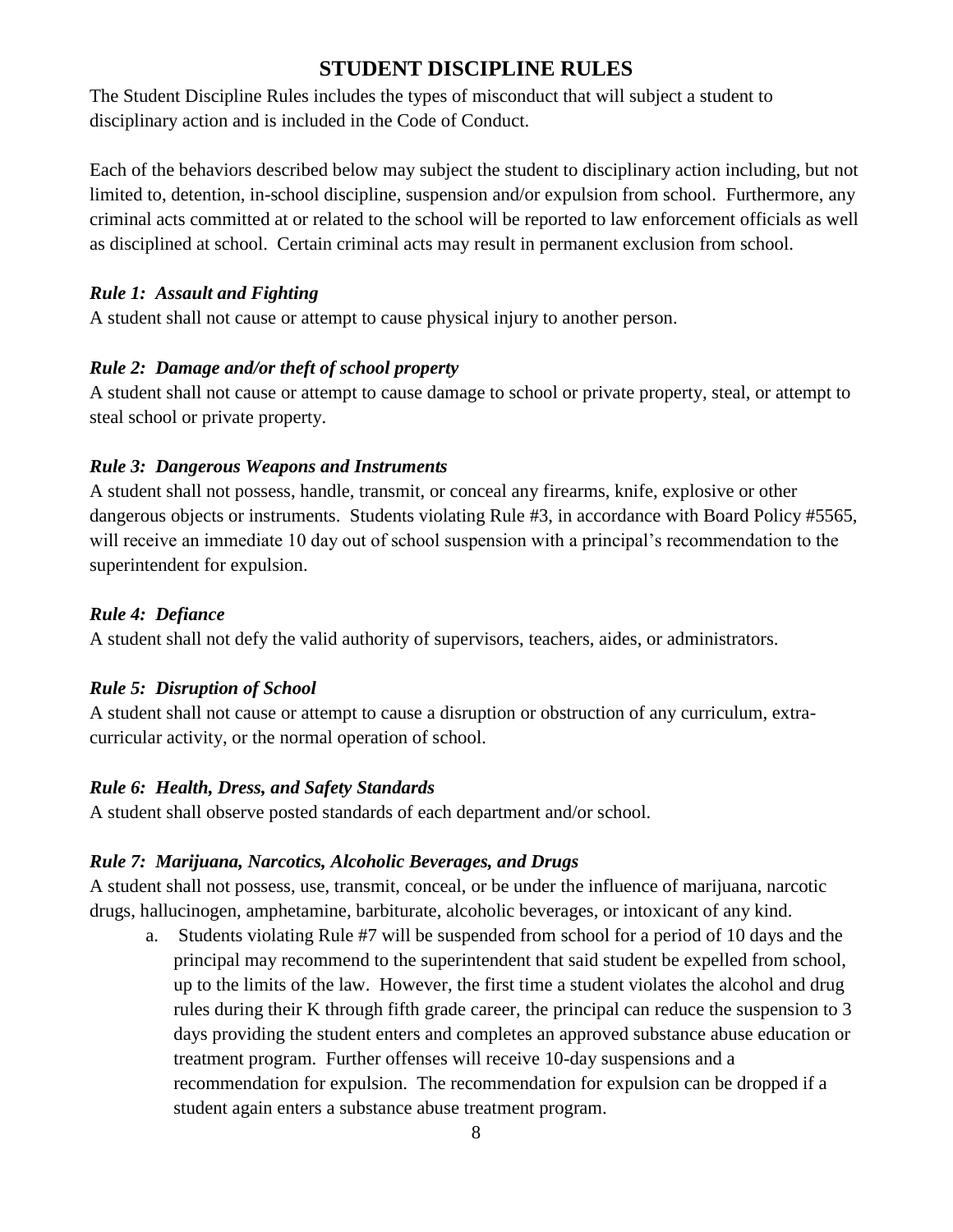#### *Rule 8: Smoking or Possession of Tobacco*

A student shall not possess or use tobacco.

#### *Rule 9: Student Activities*

A student shall comply with the rules and regulations of said club, organization, department and/or school.

#### *Rule 10: Removing or Altering Records*

A student shall not remove any student record from its official place of deposit without permission of record custodian, alter in any way, or change such record.

#### *Rule 11: School Violations and Repeated Offenses*

A student shall not repeatedly fail to comply with existing rules which include, but are not limited to, truancy, tardiness, class cutting, failing to complete assignments, loitering, gambling, parking lot infraction, falsification of records, leaving school grounds, profanity/obscenities, or refusal to identify self.

#### *Rule 12: Not Following Bus Safety Rules and Regulations*

Please refer to Bus Discipline Policy and Safety Rules in this handbook.

#### *Rule 13: Cheating*

A student shall not engage in academic misconduct including cheating or plagiarism.

#### *Rule 14: Harassment*

A student shall not harass, intimidate, disparage, incite, provoke, or threaten any other student or school employee or otherwise disrupt the school environment. Harassment or intimidation includes: threats of harm; slurs; profanity; written information; denigrating remarks or actions; obscene gestures; the wearing or display of insignia, sign, buttons, clothing, or apparel; or other verbal conduct. Including, but not limited to, those based on race, color, national origin, ancestry, citizenship, religion, sexual orientation, handicap, age, or sex that unreasonably impact upon a student's educational opportunities. In addition, "Harassment of a student(s) by other students or any member of the staff is a violation of federal law and is contrary to the Board of Education's commitment to provide a physically and psychologically safe environment in which to learn. In addition to sexual harassment, which include any speech or action that creates a hostile, intimidating, or offensive learning environment." (Board Policy #5517)

#### **Emergency Removal**

If a student presence poses continuous danger to a person or property, or an ongoing threat disrupting the academic process, the principal may remove the student from a curricular or extra-curricular activity for a period of less than twenty-four (24) hours and is not subject to suspension or expulsion, the requirements of notice and a hearing do not apply.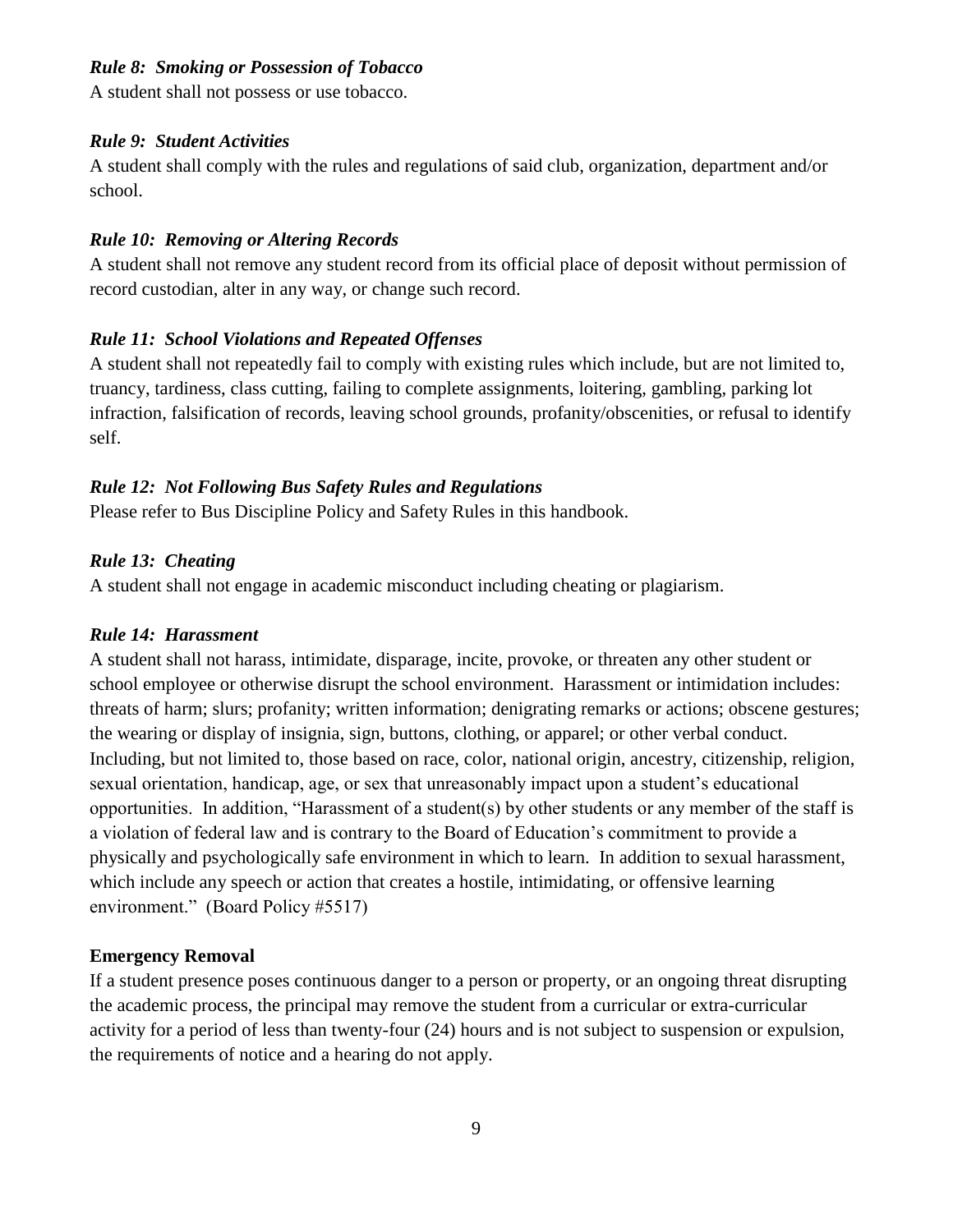#### **Suspension**

- 1. The principal may suspend a student for not more than ten (10) days or beyond the end of the school year in which the incident that gave rise for the intended suspension.
- 2. The student shall be provided an opportunity to appear in an informal hearing with the principal and shall have the right to challenge the reasons for the intended suspension and to otherwise explain his/her actions. This hearing can be held immediately. A parent or guardian will be contacted before any student is sent home to serve a suspension from school.
- 3. During the time of suspension, the student's class work may be completed; however, NO CREDIT will be given without the consent of the staff member.
- 4. Within twenty-four (24) hours of the suspension, a letter will be given to the child, parent, guardian, or custodian of the student stating the specific reasons for the suspensions and the length of it. This letter shall include a notice of their right to appeal the suspension to the Superintendent or Board of Education and the right to be represented by legal counsel at the appeal and to request such appeal to be held in executive session.
- 5. The Board may, by the majority vote of its full membership, or by the action of its designee, affirm the order of suspension or may reinstate such pupil or otherwise reverse, vacate, or modify the order of suspension.
- 6. The decision of the Board of Education or its designee may be appealed to the Court of Common Pleas in accordance with Chapter 2506 of the Ohio Revised Code.

#### **Bylaws & Policies**

Please visit the district website at [www.northfork.k12.oh.us](http://www.northfork.k12.oh.us/) for North Fork School District Bylaws & Policies. Select the School Board link on the left side of the screen. Bylaws and Policies can be found under School Board Documents/Board Policy.

# **SAFETY DRILLS**

#### **FIRE, TORNADO AND SAFETY DRILLS**

The school will comply with all fire safety laws and will conduct drills in accordance with state law. Specific instructions on how to proceed will be provided to students by their teachers who will oversee the safe, prompt, and orderly evacuation of the building or practice of the drill.

Tornado drills will be conducted during the tornado season using the procedures prescribed by the State. The alarm system for tornados is different from the alarm system for fires and consists of a tone and public address system.

A Lock down drill will be conducted in accordance with federal and state guidelines. A lock down drill involves a practice drill for situations such as a threat to the school involving an act of terrorism, a person possessing a deadly weapon or dangerous ordinance on school property, or other acts of violence of safety concern.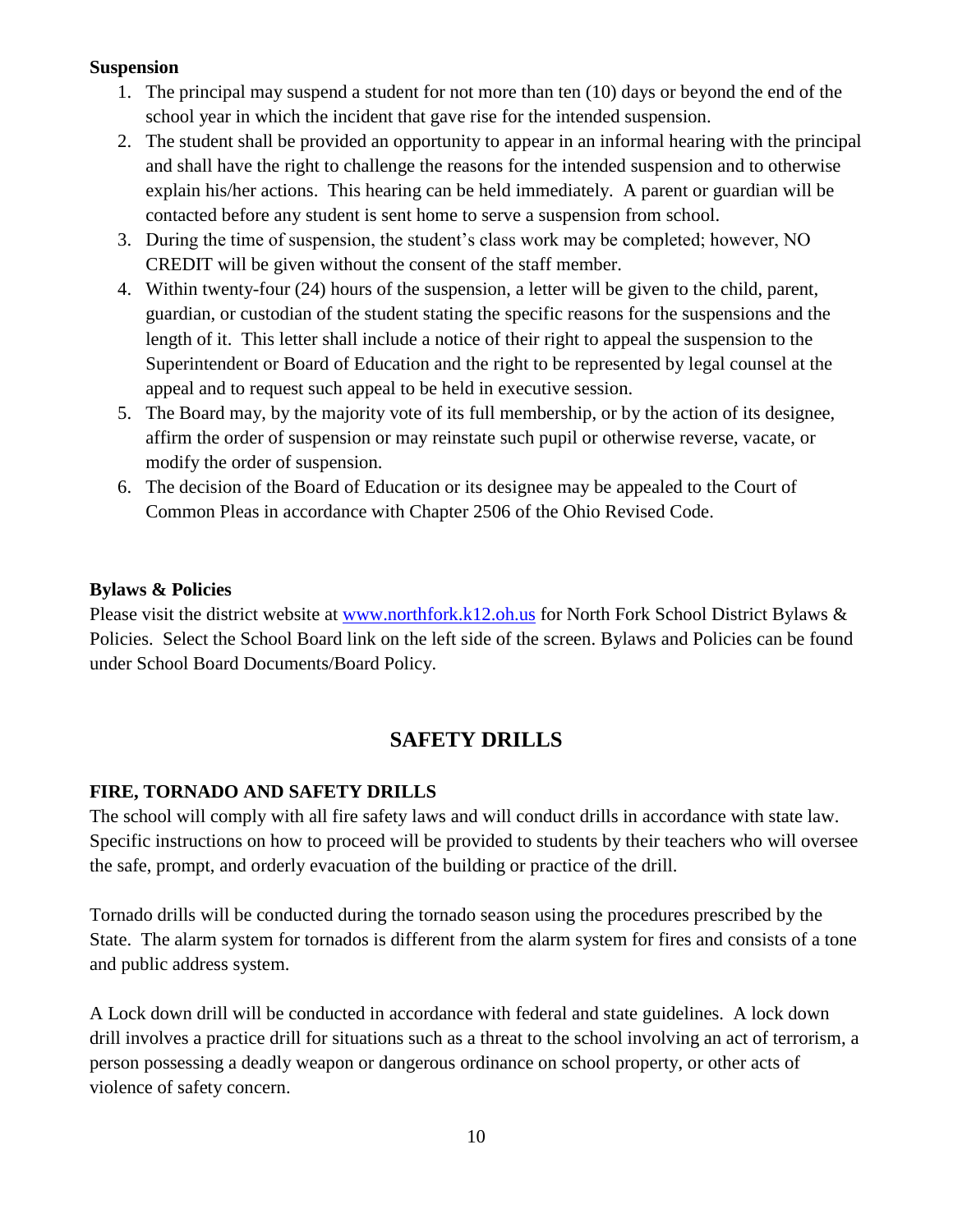# **MEDICAL INFORMATION**

#### **EMERGENCY MEDICAL AUTHORIZATION**

The Board has established a policy that every student must have an Emergency Medical Authorization Form completed and signed by his/her parent/guardian to attend our schools. These must be returned in a timely manner for the purpose of contacting parents in the event of an emergency. Parents/guardians are responsible for updating this form immediately if changes occur in the contact information.

#### **EMERGENCY MEDICAL TREATMENT**

Parents are responsible for informing the school of emergency medical treatment they desire for their child. This includes the name of the doctor they wish to treat the child and the hospital they wish to care for the child in case of an emergency. Parents will be contacted immediately if an emergency occurs and the child must be transported for care. *Please use the website for necessary medical forms.*

#### **IMMUNIZATIONS**

Each student must have the immunizations required by law or have an authorized waiver, by the  $14<sup>th</sup>$ day of school. If a student does not have the necessary shots or waivers, the principal may exclude the student from class or require compliance with a set deadline. This is for the safety of all students and in accordance with state law. Any questions about immunizations or waivers should be directed to the district school nurse.

#### **MEDICAL CONCERNS**

A school has a high concentration of people and therefore it is necessary to take specific measures to ensure the health and safety of the group. The school's professional staff has the authority to remove or isolate a student who has been ill or has been exposed to a communicable disease (as defined by the ODH per their guidelines). Students must be noncontagious and fever/vomiting free for 24 hours without medication to return to school.

A Medical History Form must be filled out by every parent and guardian of entering students for the purpose of identifying chronic, predictable health concerns, including allergies to foods or insects. Parents/guardians are responsible for updating this form immediately if changes occur with the student. The office staff and nurse needs notified of any health changes.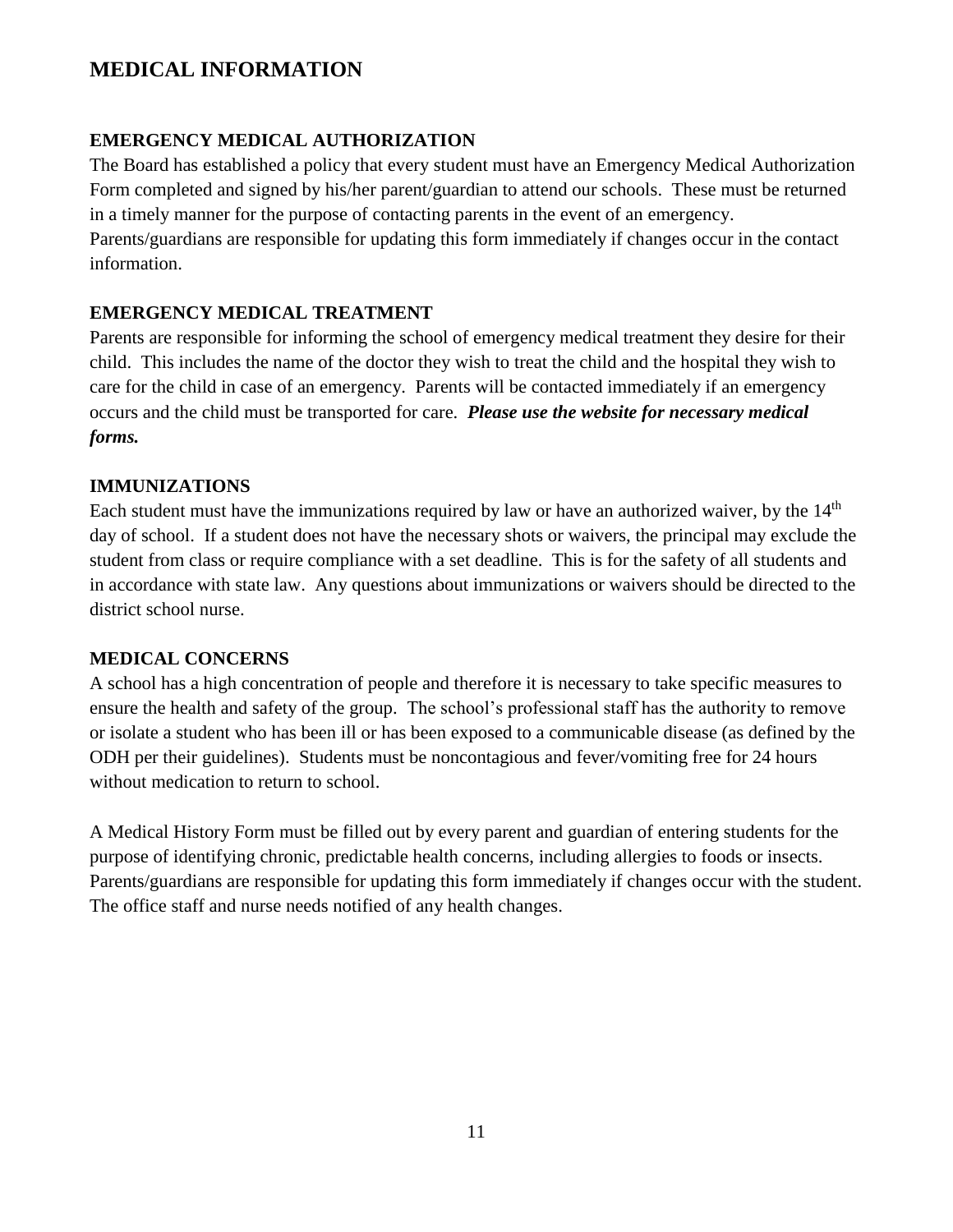#### **CONDITIONS THAT MAY REQUIRE EXCLUSION FROM SCHOOL**

The Ohio Department of Health has provided specific guidelines for preventing the spread of highly contagious infections in the school environment. These guidelines are meant to protect your student and others from unnecessary exposure to infectious or communicable organisms. If these conditions are found or suspected by school staff, a parent/guardian will be contacted to take the student home. A student should not be in school if any of the following conditions are present:

- Any contagious bacterial or fungal infection until treated with antibiotics for at least 24 hours including, but not limited to, strep throat, conjunctivitis, ringworm, skin infections or scarlet fever.
- Fever of 100.4 degrees or higher within 24 hours.
- Undiagnosed redness and secretions from the eye(s)
- Vomiting or diarrhea within 24 hours
- Head lice

#### **NO NIT POLICY**

North Fork has a no nit policy which all buildings must follow, and requires the exclusion of all students with lice or nits. Families will be asked to treat the lice and remove all nits before readmission to school. Parents will be asked to bring the child to the appropriate personnel to be checked before returning to school.

Please Visit: northfork.k12.oh.us and Click on: "District Services" and "Nurse" for more information.

#### USE OF MEDICATIONS

The North Fork Board of Education shall not be responsible for the diagnosis and treatment of student illnesses. The administration of prescribed medication and/or medically prescribed treatments to a student during school hours will be permitted only when failure to do so would jeopardize the health of the student, the student would not be able to attend school if the medication or treatment were not made available during school hours or if the child has a disability requiring medication or treatment to benefit from his/her educational program. For the safety of our students, the transportation of all medication and medical supplies to and from school is the responsibility of the parent/guardian. Medication may not be transported on the bus. Any medication or medical equipment remaining at the end of the school year will be discarded one week after the last day of school. For the purposes of this policy, "prescribed medication" shall include all medicines prescribed by a physician or licensed prescriber. Non-prescription medications shall include all age and/or weight appropriate over-thecounter drugs, preparations, and/or remedies. "Treatment" refers both to the manner in which a medication is administered and to health-care procedures that require special training, such as tube feedings and catheterizations.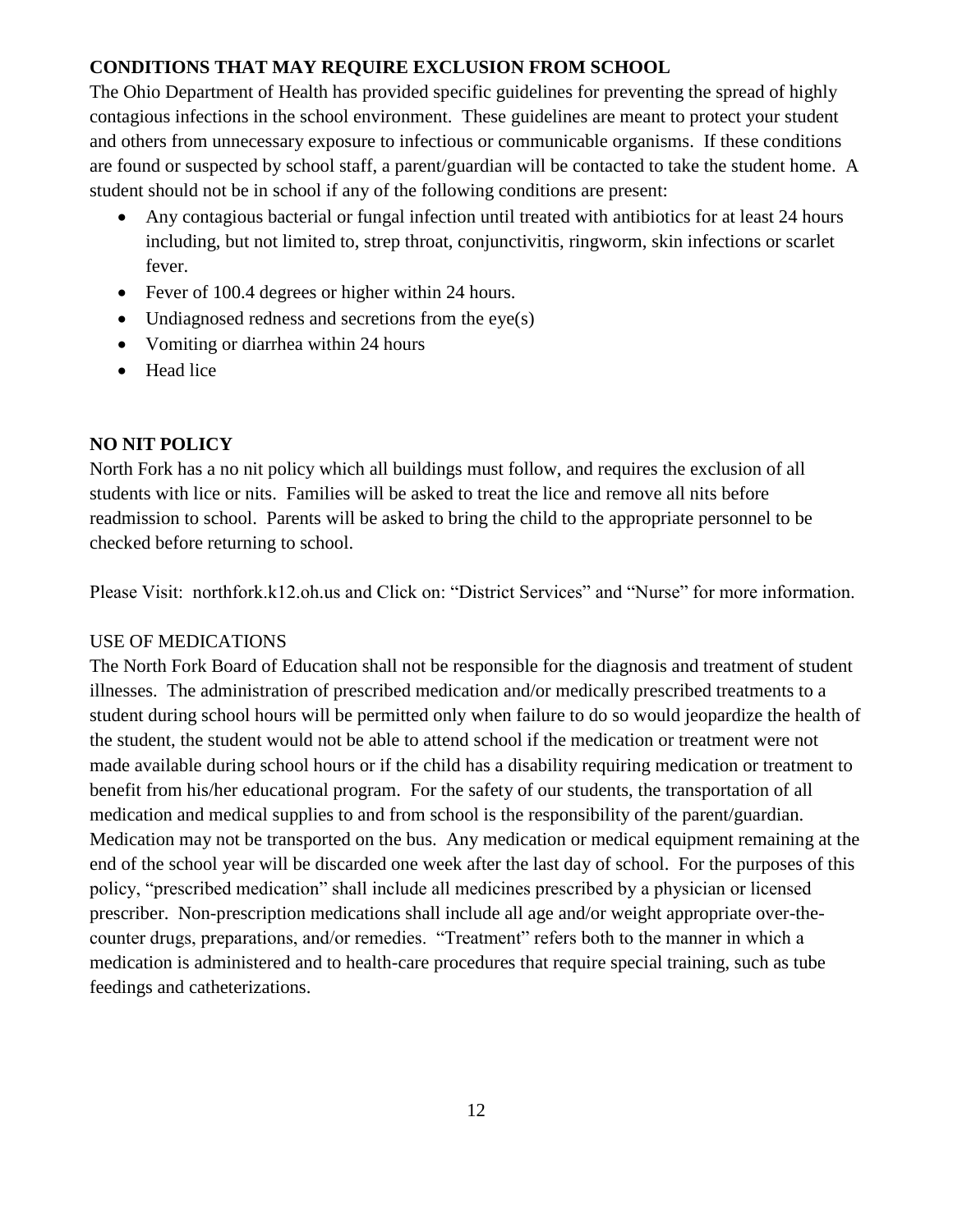#### **PRESCRIPTION MEDICATIONS**

Before any prescription medication or treatment may be administered to any student during school hours, the North Fork Board of Education requires the student's physician/licensed prescriber and parent/guardian to complete a Medication and Treatment Authorization Form. This form is to be renewed each school year. This document shall be kept on file in the school office. Prescription medication must be in the original container, labeled with the date, student's name, prescriber's name and exact dosage. Staff designated by the superintendent may administer prescription medication or treatment as authorized in writing on the authorization form by a physician/licensed prescriber and parent/guardian. All prescription medications must be stored and locked in the school office. However, students shall be permitted to carry and use an asthma inhaler or Epi-Pen with prior written permission from parent/guardian and licensed prescriber as indicated on the Medication and Treatment Authorization form. All medications are to be provided by the parent/guardian and may not be transported on the bus.

#### **NON-PRESCRIPTION MEDICATIONS**

All medications must be provided by the parent/guardian and will be stored in the school office and administered by authorized school personnel or the child's parent/guardian only. The North Fork Local School District does not supply medications. Non-prescription medications must be in the original container with the student's name, current expiration date, closing guidelines to validate appropriate dose for age and/or weight. Examples of non-prescription medications that may be stored and administered at school are: Tylenol, Motrin, Advil, Benadryl, Tums, Maalox, cold and cough medicines, and lactose products. All medications are to be provided by the parent/guardian and may not be transported on the bus. The North Fork Local School District does not supply medications. Any medication or medical equipment remaining at the end of the school year will be discarded one week after the last day of school.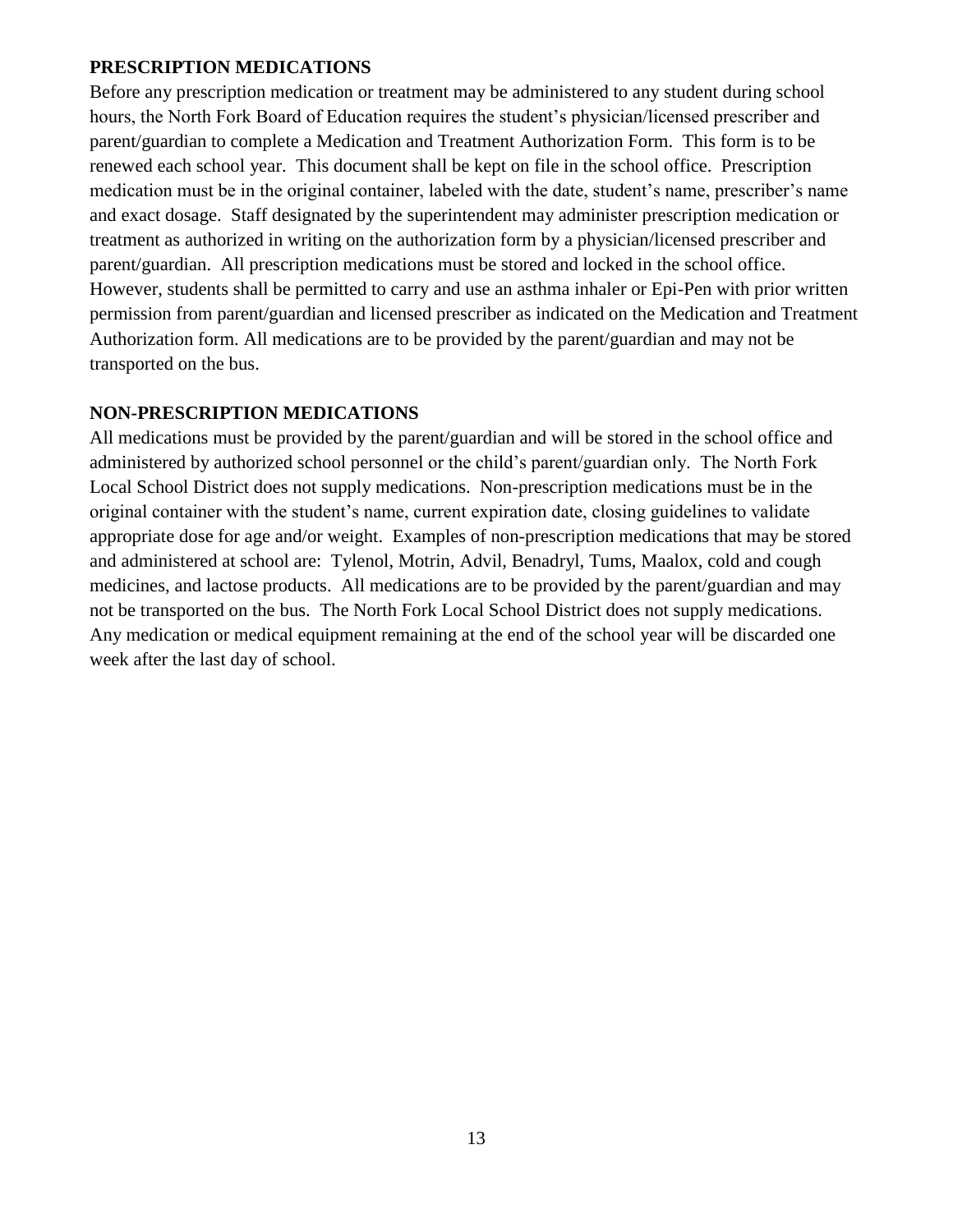# **PARENT INFORMATION**

#### **CANCELLATION OF SCHOOL**

The following TV/radio stations are notified of school cancellations: channels 4, 6, 10 & 28, WCLT (T-100), WMVO & WHTH. In addition, North Fork uses the *ONE CALL NOW* system. You may be notified by phone, text or email up to four contact numbers. Please contact the office staff to enroll in the system. Any school cancellation will also be viewable on the district website.

#### **CHILD CUSTODY REGULATIONS**

In cases of divorce/separation, a copy of the portion of the decree/separation agreement or court order, which stipulates the custodial/residential provisions, must be provided to the school. Until this legal record is provided, the noncustodial parent has the same legal rights as the custodial parent. It is extremely important that we receive the proper legal paperwork. This information will assure that the school is releasing the student to the proper person. All custody information will be kept confidential. If there are changes in custody or visitation, it is the parent's responsibility to notify the school.

#### **CONFIDENTIAL RECORDS**

Confidential records contain educational and behavioral information that has restricted access based on the Family Education Rights and Privacy Act (FERPA) and Ohio law. This information can only be released with the written consent of the parents or the adult student. The only exception is to comply with State and Federal laws that authorize the release of such information without consent.

#### **DIRECTORY INFORMATION**

The school classifies the following information as "directory information" and as such it will be disclosed without prior consent: student's name, address, telephone number, date/place of birth, dates of attendance, awards received, and most previous education agency or institution attended.

Parents must contact the school office within the first two weeks of enrolling to request that the school not release any of the above information about the student. All forms and requests must be completed annually.

#### **ELECTRONICS / CELL PHONES POLICY**

Students are not allowed to have electronic devices out and in use during the school day without teacher permission. Any student using electronics without permission will have the electronic device taken away. After the first offense, the device will be given back at the end of the day. All subsequent offenses will require an adult to make the arrangements with the office for them to pick the item up.

If your child does bring an electronic device to school, the device (s) are to be turned off and kept in the students' book bag until they leave school.

The North Fork Local School District is not responsible for any lost, stolen or damaged personal electronic devices.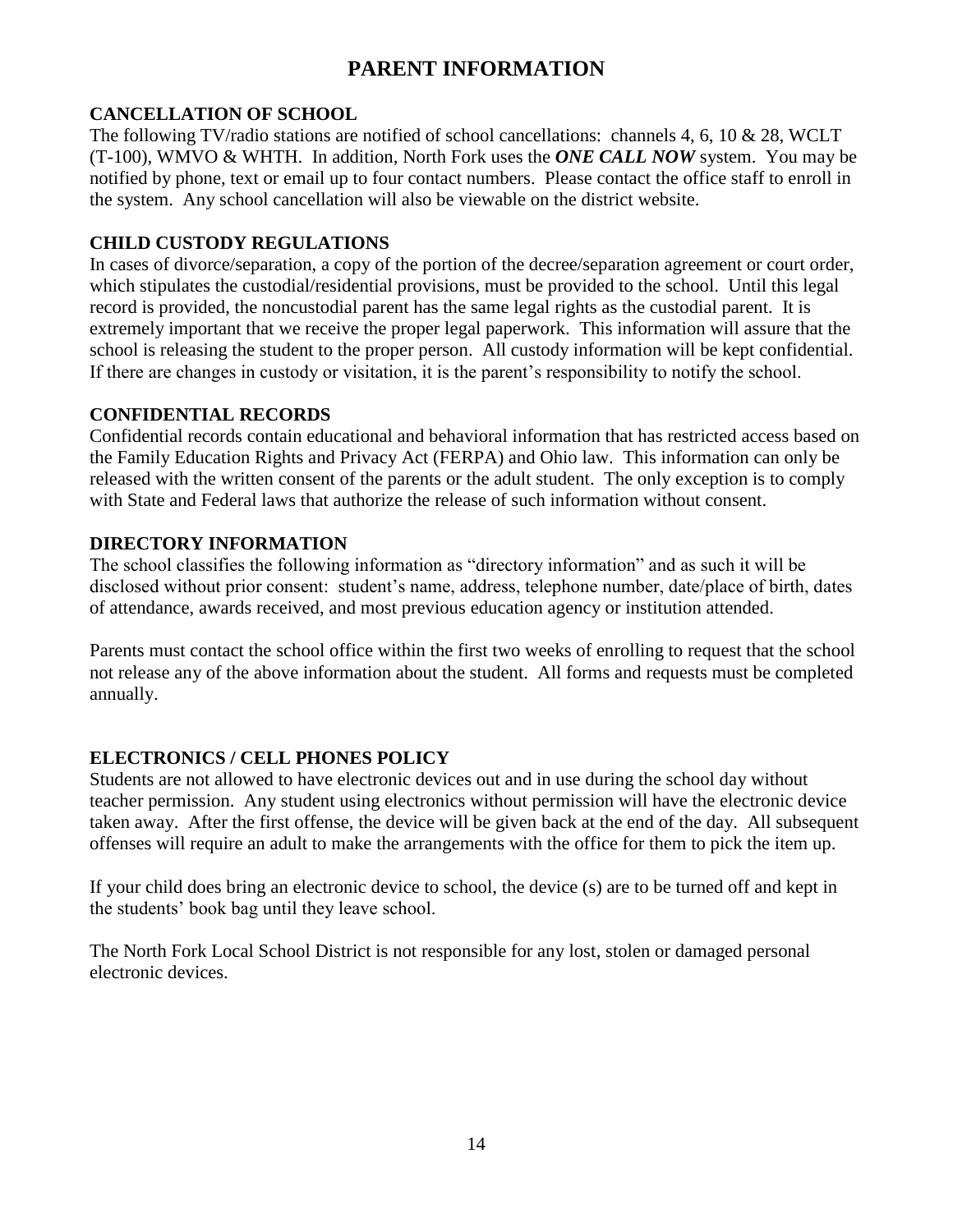#### **STUDENT FEES, FINES AND CHARGES**

North Fork Local School charges specific fees for activities and courses. Such fees and charges are determined by the cost of materials, freight/handling fees, and add-on fees for loss or damage to school property. The school and staff do not make a profit. Students using school property and equipment can be fined for excessive wear and abuse of the property and equipment. Fines collected are used to pay for the damage, not to make a profit. Late fines can be avoided when students return borrowed materials promptly. Others may need their use. Failure to pay fines, fees or charges may result in withholding of the report card. Unpaid fees will be accumulated from year to year and carried forward from building to building. Fees should be paid by the end of the  $1<sup>st</sup>$  nine weeks.

#### **Non-Sufficient Funds**

If your check is returned to us unpaid for nonsufficient funds (NSF), your account will be debited electronically for both the face amount of the check plus applicable returned check and collection fees by collect, LLC

#### **Waiver of Fees**

If you are currently receiving funds for Aid to Dependent Children (ADC), Ohio's Disability Assistance Program, or the Social Security Administration for Disability (SSA) or you qualify for free lunches, you are eligible for a waiver for any fees associated with participation in a course of study. This waiver shall not apply to participation in extra-curricular activities or summer school fees.

#### **VISITORS**

Visitors are welcome at the school. In order to monitor the safety of students and staff properly, each visitor must report to the office when arriving on school property to sign in and obtain a pass. If a person wishes to confer with a member of the staff, please do so before or after school in order to prevent any inconvenience or classroom disruption.

Students may not bring visitors to school without first obtaining written permission from the principal. For the safety of the children, parents are not permitted to walk students to their classroom upon arrival without special permission.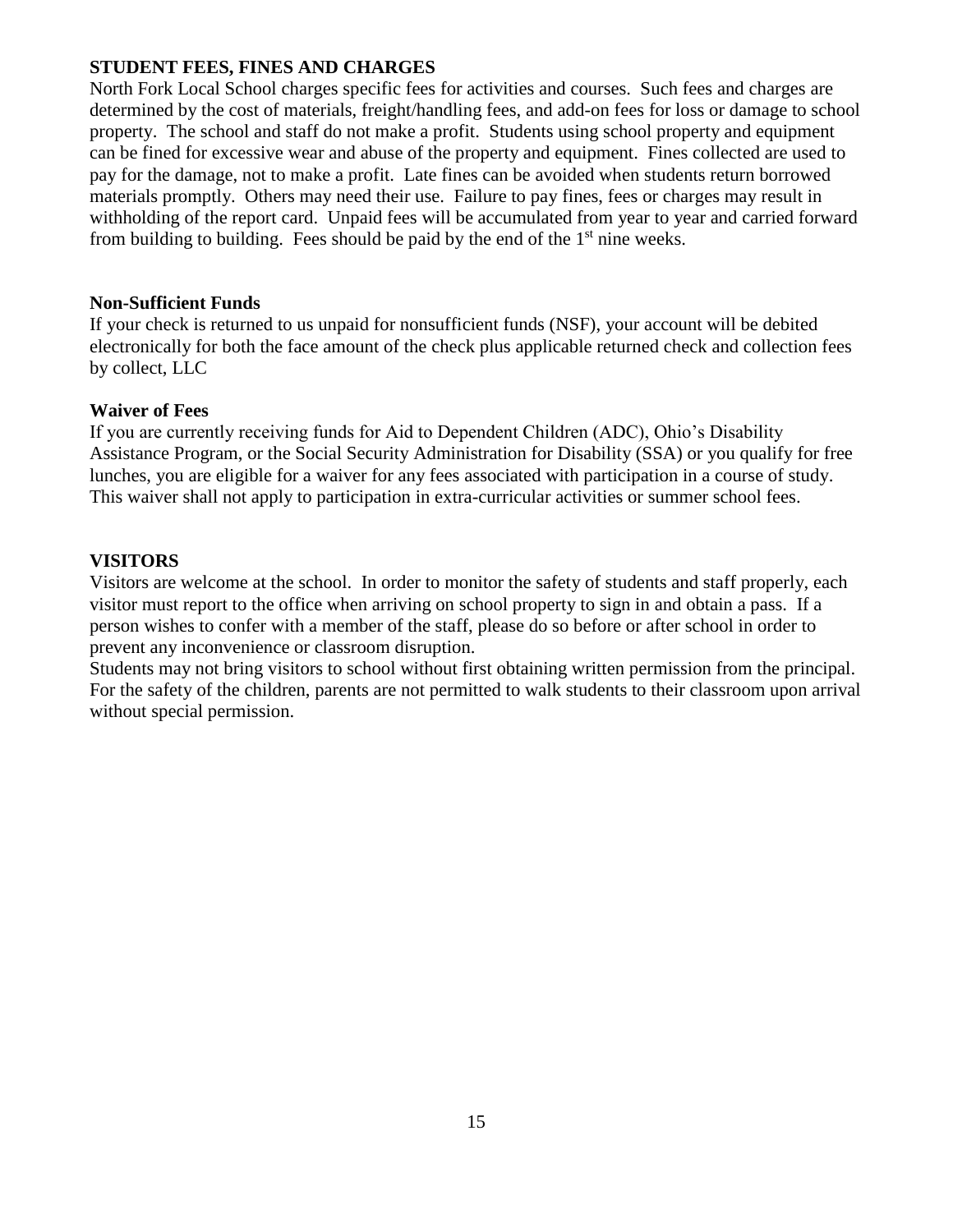#### **PARENT CONCERNS- STEPS TO ADDRESS CONCERNS**

#### **Step #1: Contact the Teacher**

Many problems can be solved by talking with the teacher first. This can be done via the phone, send a letter, or scheduling a conference with the particular teacher. If the problem cannot be resolved to your satisfaction, then proceed to the next step.

#### **Step #2: Contact the School Principal**

Using the criteria from step number one, seek a conference with the building principal. If the complaint/concern is still unresolved, proceed to the next step.

#### **Step #3: Contact the Superintendent**

After discussing the problem with the superintendent, if a satisfactory course of action has not appeared to happen then proceed to the next step.

#### **Step #4: Contact the Board of Education**

If your complaint/concern has not been resolved to your satisfaction after progressing through steps #1-3, you may bring your complaint/concern to the Board of Education. Regularly scheduled board meetings are held monthly.

#### **PARENTAL ACCESS TO RECORDS**

- 1. Parents requesting access to their child's records must be granted access within 45 days of the request.
- 2. Parents have the right to receive copies of their child's record. The school may charge the actual cost of duplicating the record.
- 3. Parents have the right to a response from school officers to reasonable requests for explanations and interpretations of those records.
- 4. A divorce or change in custody does not change the rights of a natural parent to their child's records.
- 5. A non-custodial parent may request and receive a copy of the child's report card, the permanent records, and the opportunity to hold a teacher conference. Only the custodial parent has the right to make educational decisions regarding the child.
- 6. Stepparents have no rights to records, reports, or conferences unless these rights are conferred on them in writing by the custodial parent.

#### **OUTSIDE AGENCIES**

The school cooperates with social agencies (i.e. Children's Services, Sheriff's Department, etc.). If an agency official comes to school to interview a child, a school representative must be present. School employees are required by law to report suspected child abuse.

#### **WITHDRAWAL/TRANSFER FROM SCHOOL**

If a student will be transferring to another school district, the parent must notify the office. School records will be transferred within fourteen (14) days of receipt of a records release to the new school district.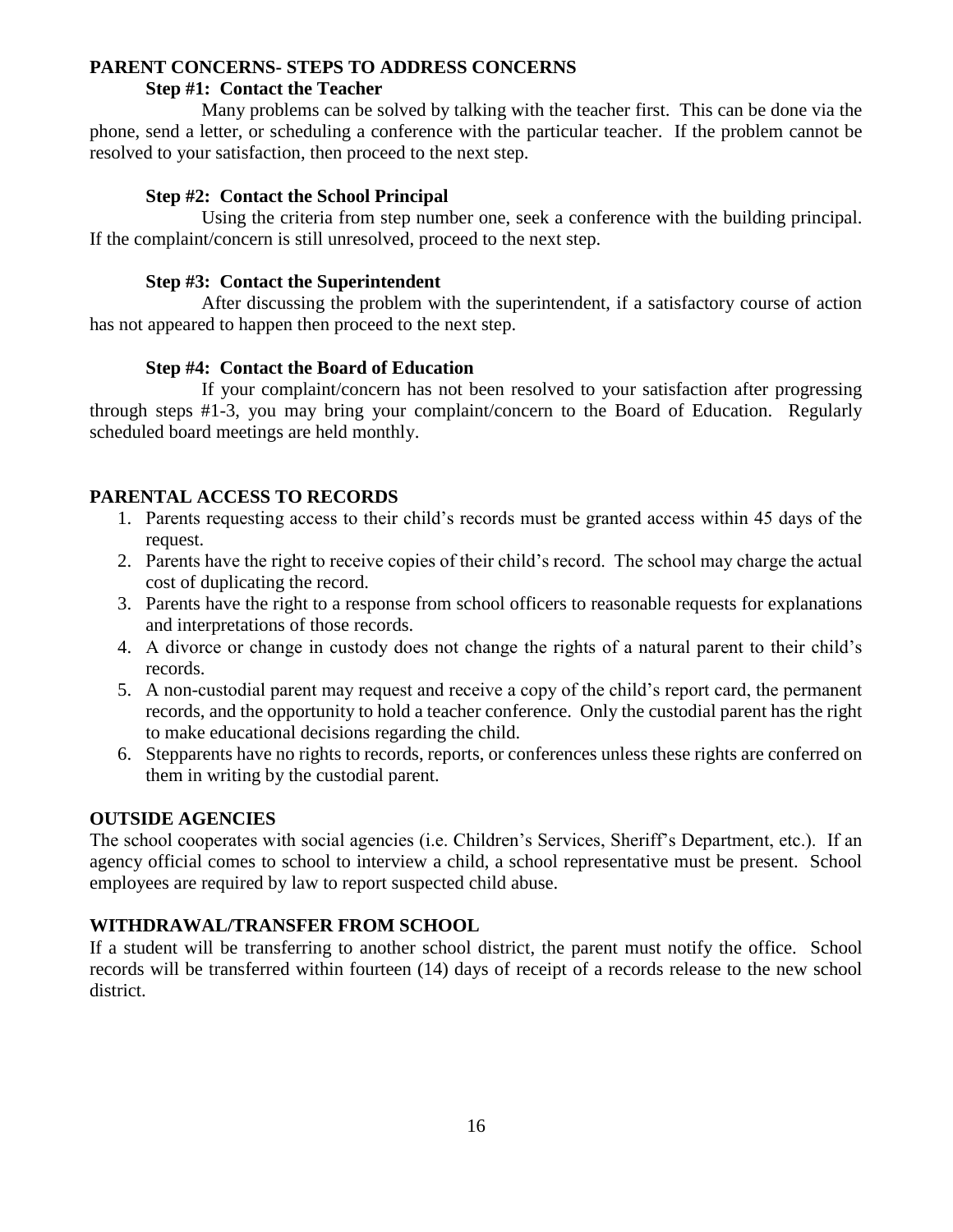#### **ATTENDANCE**

The faculty and administration of the North Fork Local School District believe that regular school attendance is one of the best indicators of a student's academic success. Regardless of the reason for absence, each missed class interferes with a student's ability to master the skills necessary to be successful in school. It is the responsibility of the parent/guardian to ensure that their student maintain consistent, punctual, daily attendance.

Section 3321.04 of the Ohio Revised Code states that every parent, guardian, or other person having charge of any child of compulsory school age (between 6 and 18 years of age) must send such child to a school which conforms to the minimum standard prescribed by the state board of education for the full time the school attended is in session. Such attendance must begin within the first week of the school term, or within one week of the date on which the child begins to reside in the district.

The statutes governing school attendance are very specific and leave specific guidelines to school authorities for regulation of student attendance. As outlined in the ORC and Board Policy, the following are legitimate reasons for an excused absence from school:

- 1. Personal illness (a written physician's statement verifying the illness may be required)
- 2. Illness in the family necessitating the presence of the child
- 3. Quarantine of the home
- 4. Death in the family
- 5. Work at home due to the absence or incapacity of a parent or guardian
- 6. Observance of a religious holiday
- 7. Medical or dental appointments (a written physician or dentist statement verifying the appointment may be required)
- 8. Medically necessary leave (ordered by a doctor)
- 9. Emergency or set of circumstances the Superintendent constitutes as a good and sufficient cause for absence from school.

Absences from school for reasons other than those listed above will be considered unexcused. Students may be denied credit for makeup work associated with an unexcused absence.

#### **ATTENDANCE POLICY**

Attendance is taken at the beginning of each school day and reported directly to the office. Students are expected to be on time to school and classes.

**Tardiness** - Any student arriving late to school must report to the office before going to his/her class. Excessive tardiness is subject to disciplinary action as described in the discipline section.

**Absences** - Due to new guidelines, student absences are no longer recorded as half or whole days. Absences are calculated by the total of time missed. All absences will be counted as an unexcused absence until an excuse is provided to the office. When a professional excuse is provided, the absence will be considered as a medical absence.

Professional excuses must be on business letterhead or a business form. . All excuses should be provided within three (3) days of returning to school. Parent notes will not be counted as professional excuses.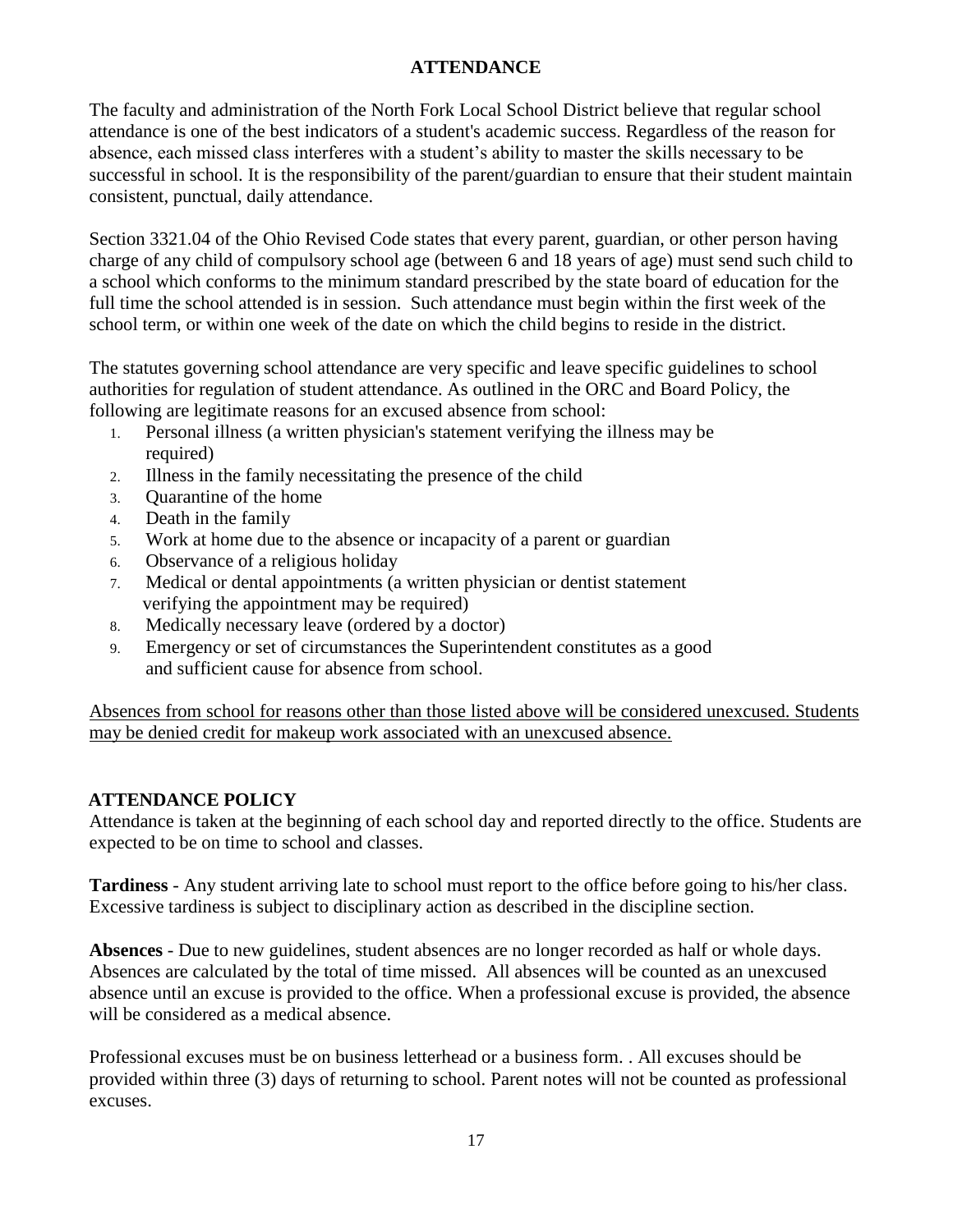**Truancy** – **"Habitual Truant"** - Any child between the ages of six and eighteen, i.e. compulsory school age, who is absent from school without legitimate excuse for 30 consecutive hours, 42 hours within a school month, or 72 hours within one school year, will be referred to the county attendance officer. Students meeting the definition of habitual truant may also be referred to the Juvenile Court in their county of residence. This referral may result in a complaint being filed against the student and/or parents.

#### **NOTIFYING THE SCHOOL OF ABSENCES**

Regular attendance is important for the continuity of the educational process. Automated calls from our One Call System will go out around 10:00 am each day. We ask that **PARENTS/GUARDIANS CALL THE SCHOOL WHEN THEIR STUDENT IS ABSENT** and provide the student's name and reason for the absence. Parents may leave a message on voicemail if needed. If the parent/guardian does not contact the school, the school will make a reasonable attempt to contact the parent/guardian at home or work. Please do not be offended if we call to verify the student absence as this call is only to ensure the student's location and safety.

**Upon their return to school, the student will have three (3) days to provide the office with a written note from their parent/guardian or a note from a medical professional stating the date and reason for the student's absence.** Failure to do so will result in an unexcused absence and could result in zeroes on all assignments for the day.

#### **SCHOOL PROCEDURE FOR REPORTING ABSENCES TO PARENTS**

If a parent/guardian fails to contact the school regarding their student's absence, the school will call the parent/guardian at home or at work to verify the absence.

Every reasonable attempt will be made to inform parents/guardians by mail when their student has accumulated 30 consecutive hours, 42 hours in one month, or 72 hours in one school year of unexcused absence from school. Students who meet any of these "habitual truant" triggers will be referred to the county attendance officer and a diversionary hearing may be held involving the student, parent, attendance officer, and officer of the Juvenile Court.

#### **MISSED ASSIGNMENTS & MAKE-UP WORK**

Students will be permitted one day for each excused absence day to turn in the assignments for full credit. If the student is absent on a day in which a test is given, the student will be responsible to take the test on the day they return or at the discretion of the teacher.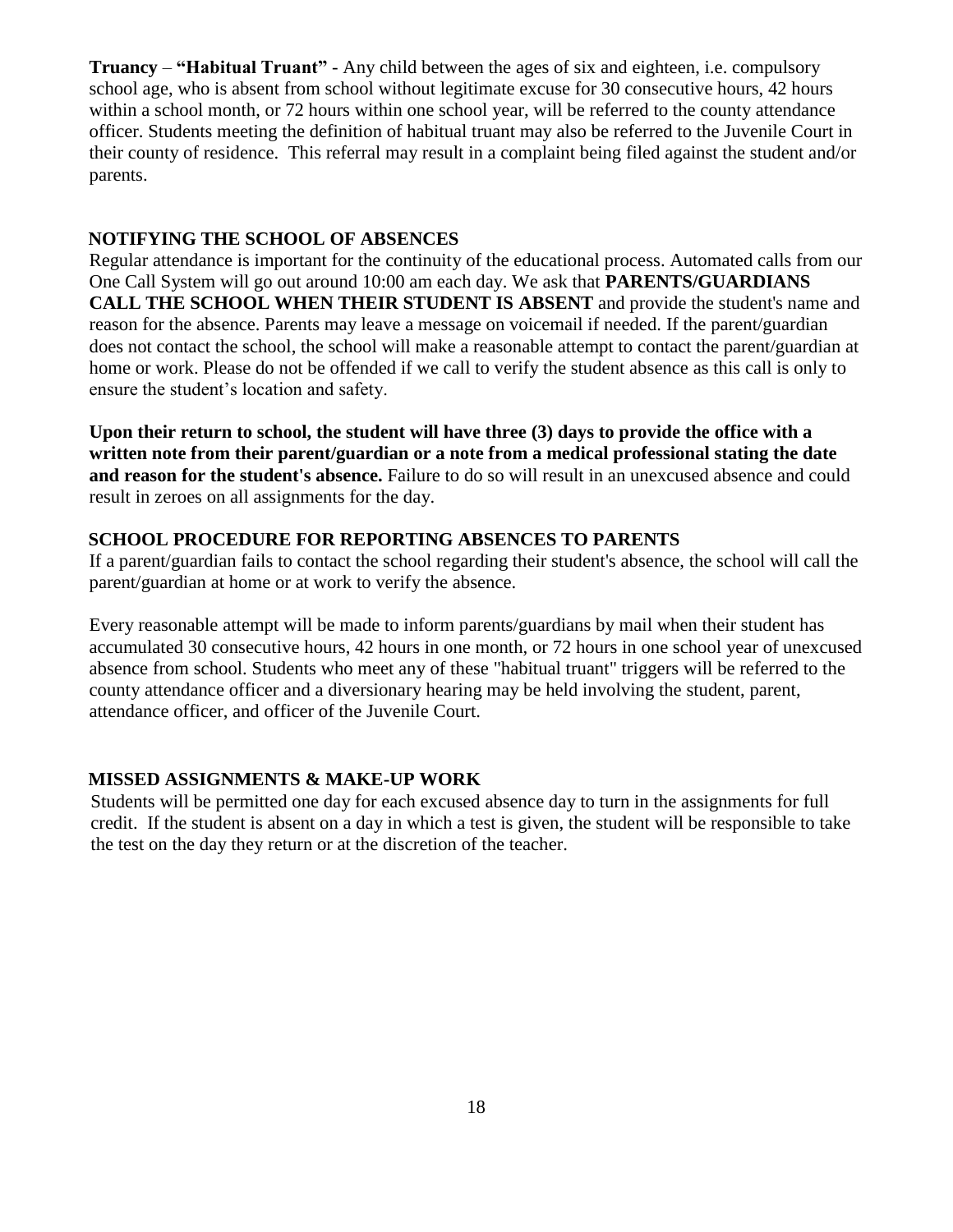#### **GIFTED**

The North Fork School District has the belief that all children are entitled to education commensurate with their particular needs. Children who are gifted in the district should be provided opportunities to progress as their abilities permit. The North Fork School District Board of Education believe that these children require services beyond those offered in regular school programs in order to realize their potential contribution to themselves and society.

The North Fork Local School District shall submit, as required, an annual report to the Ohio Department of Education. The district superintendent or designee shall implement all policies and procedures in accordance with law, rules, and regulations and follow the Model Policies and Plans for the Identification of Children Who Are Gifted. For complete information, please refer to the district website at: [www.northfork.k12.oh.us](http://www.northfork.k12.oh.us/)

Click on: "District Services"

Click on: "Gifted Services"

#### **TITLE I SERVICES**

Newton and Utica Elementary Schools in the North Fork School District provide **Title I** supplemental academic programming to students on a school-wide basis. The **Title I** mission is to help every student achieve a year's worth of reading growth by collaborating with classroom teachers and parents. Therefore, a **"Teacher, Parent and Student Compact"** is available online for your review. The purpose of the Title I Compact is to build and nurture the school-parent partnership to help all children achieve the State's high standards. To review this **Title I Compact** and other specific information about the **Title I Program at North Fork Local Schools**, a special webpage is available at: [www.northfork.k12.oh.us](http://www.northfork.k12.oh.us/)

Click on: "District Services"

Click on: "What is Title I?"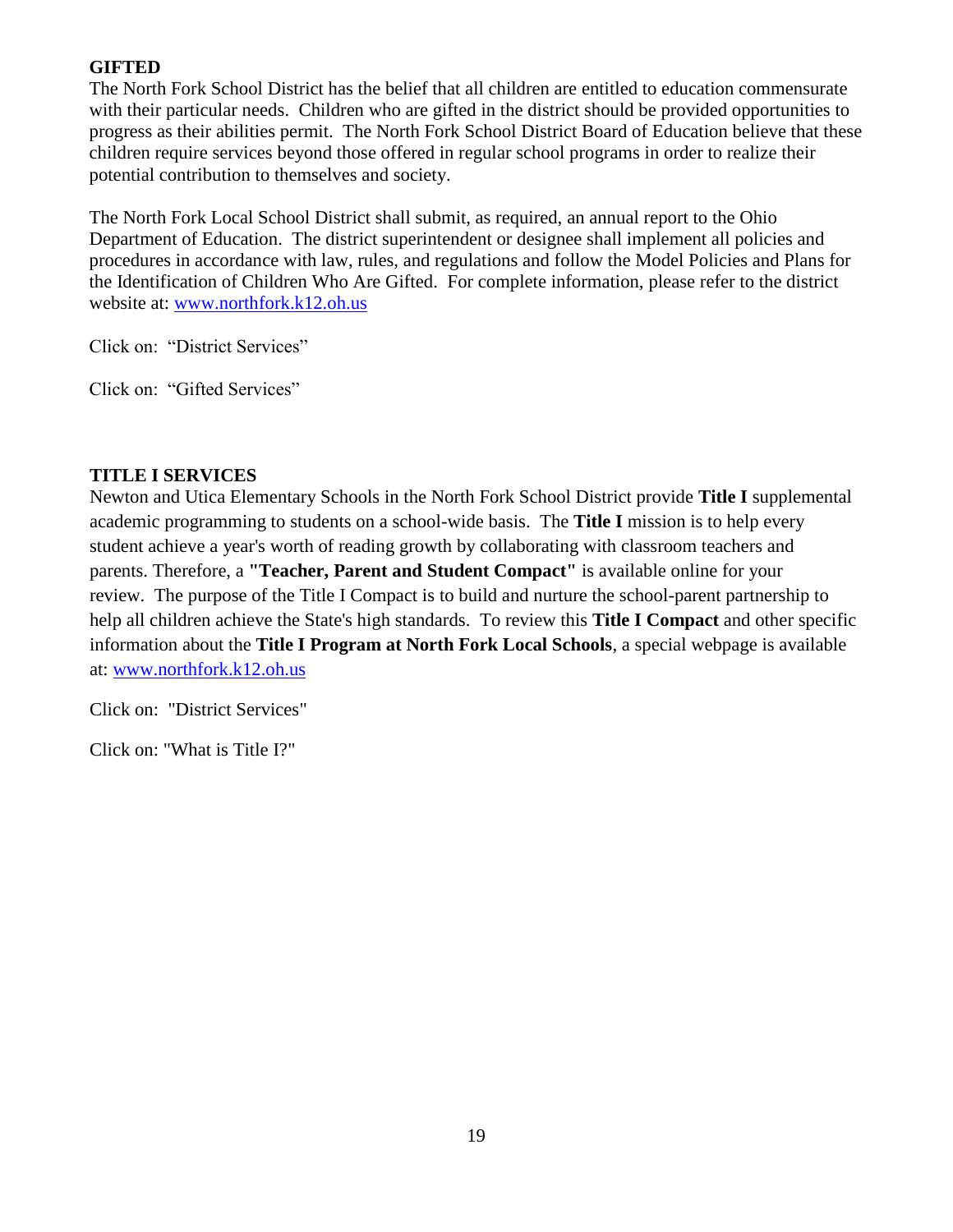#### **GRADING**

Progress Book Parent Access is available for parents of students in the North Fork Local School District. The web-based program allows parents to access classroom information such as homework assignments, view messages from your child's teacher, view cumulative progress of your child, and view your student(s) interim reports and report cards online. If you need a parent registration key to setup your Parent Access Account, please contact Kim Watson via email at [klwatson@northfork.k12.oh.us.](mailto:klwatson@northfork.k12.oh.us)

Midway through each grading period, interim reports are issued to inform parents of their child's progress. Interim reports are issues for students in grades 1-5. Grade cards will be issued four (4) times per year. Both interim reports and grade cards will be accessible online through the Progress Book Parent Access site. The school will provide paper copies of the interim report and report card on an as needed basis only. Parents must annually notify the school secretary if a paper copy is needed.

- **Grades K 2** Benchmark indicator checklist using  $K 2$  categories listed for content area classes i.e. Reading, math and writing. Art, music, physical education, science, social studies, technology and health will receive "S" or "U" grades each nine (9) weeks.
- Grades  $3 5$  Letter grades will be given each nine (9) weeks in all academic subjects. Art, music, technology, and physical education will receive "S" or "U" grades. Benchmark indicator checklist will be used for  $3<sup>rd</sup>$  grade categories listed for content area classes.

#### **Grading Scale (Grades 3 through 5)**

| 90-100   | Α | 4.0 |
|----------|---|-----|
| 80-89    | B | 3.0 |
| 70-79    |   | 2.0 |
| 60-69    | D | 1.0 |
| $0 - 59$ | F |     |

#### **Determining Year End Grades K – 2**

The year-end grade will be determined by successfully completing the benchmark indicators for each of the content areas as established by the State of Ohio; opinion of the professional staff; and the degree of social, emotional, and physical maturation. Students must be secure in reading, writing, and math to be promoted to the next grade level.

#### **Determining Year End Grades 3-5**

The year-end grades in grades 3-5 will be determined by Progress Book when it automatically calculates the student's average grades.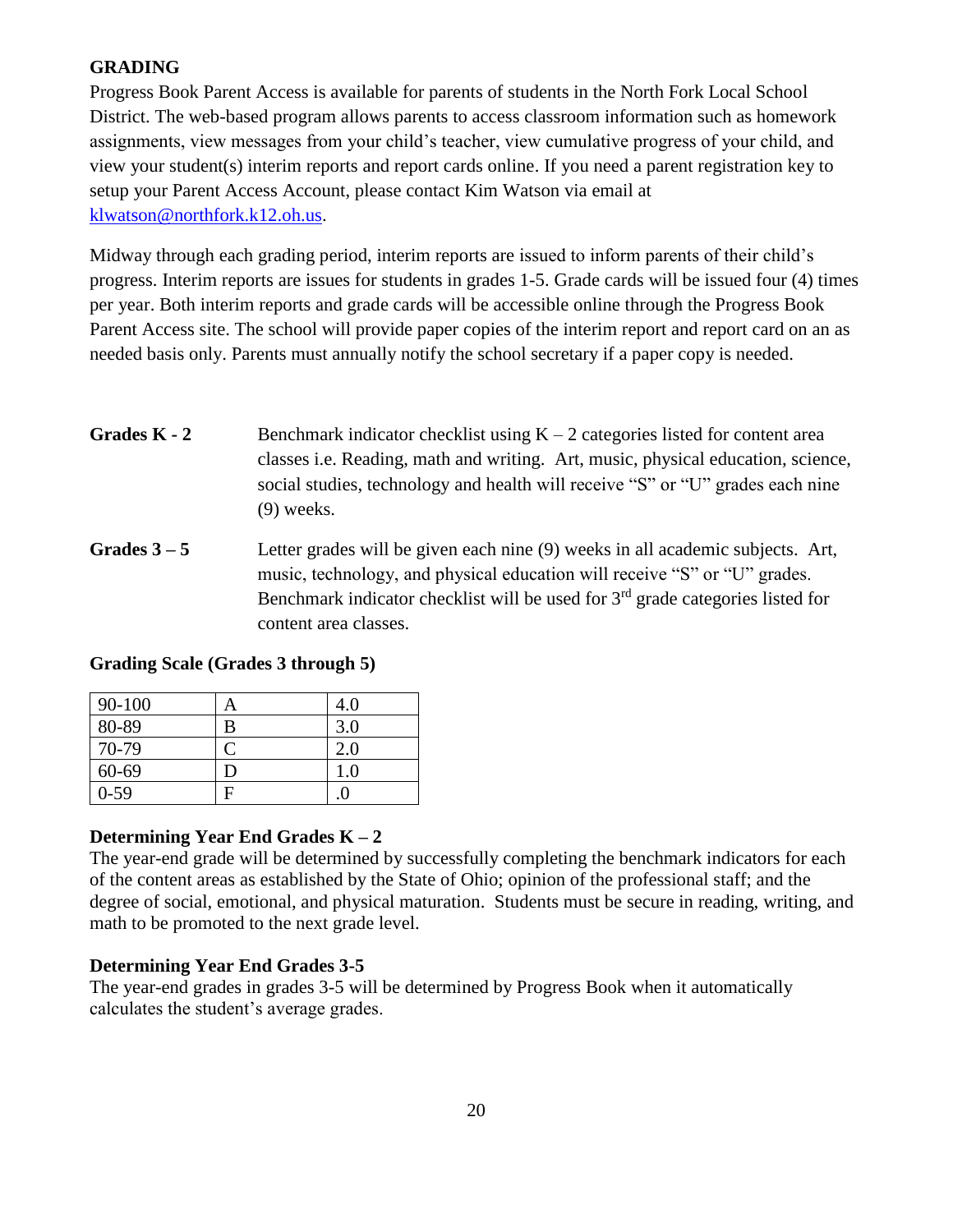#### **PROMOTION AND RETENTION**

*Kindergarten* students who have successfully mastered the majority of the benchmarks and standards as indicated by the State of Ohio readiness skills, and have developed both social and emotionally will enter first grade.

*First and Second*-Promotion in grades one and two will be based predominantly on their reading, writing, and math assessments. Lack of progress in one area will warrant consideration for placement or retention. Placement or retention may be considered due to previous retention and/or social and emotional development.

*Third-* Promotion in grade three will be based predominantly on their reading, writing, and math assessments. Lack of progress in one area will warrant consideration for placement or retention. Lack of successfully mastering the majority of skills in two areas will result in retention. Placement or retention may be considered due to previous retention and/or social and emotional development. Successfully passing the state mandated tests is now mandatory under the Third Grade Reading Guarantee. State law dictates that students who do not meet the requirements of the Reading portion are retained in third grade regardless of grades and attendance.

*Fourth and Fifth-* Promotion in grades four and five will be based upon successfully passing the major subjects of, math, English Language Arts (ELA), social studies, science and the minor of, music, P.E., computer, and art. Those students who receive a failing grade in one (1) major and/or two (2) minor subjects will be placed. Failure of two (2) major subjects will result in retention. Placement or retention may be considered due to previous retention and/or social and emotional development.

\*It is the philosophy of the district that the earlier retention would occur in a child's educational process, the more beneficial to his/her later academic success. Notification of possible retention will be discussed at parent/teacher winter conferences and clearly stated on the third and fourth period report cards. Parent notification is a requirement.

#### **STUDENT RECOGNITION**

Each building will have a program/guidelines to recognize student accomplishments.

#### **TESTING**

#### *Kindergarten- KRA (Kindergarten Readiness Assessment)*

The KRA tests basic entry-level skills such as letter and number recognition. This test is given within the  $1<sup>st</sup>$  six weeks.

#### *Kindergarten, First, Second & Third Grade- Reading Diagnostic Plan*

Fall reading diagnostic testing will be given within the first thirty (30) days of school. This is in accordance with the third grade reading guarantee adopted by the state. After screening, any students in grades K-3 determined to be "not on track" will have a reading plan (R.I.M.P.) developed by a team consisting of principal, teachers, and parents.

#### *Third Grade Reading Guarantee*

Legislation strengthened the Third Grade Reading Guarantee to give greater emphasis to reading instruction and intervention in the early grades. Through this initiative, school districts and community schools will diagnose reading deficiencies in students in kindergarten through grade three, create individualized reading improvement and monitoring plans and provide intensive reading interventions.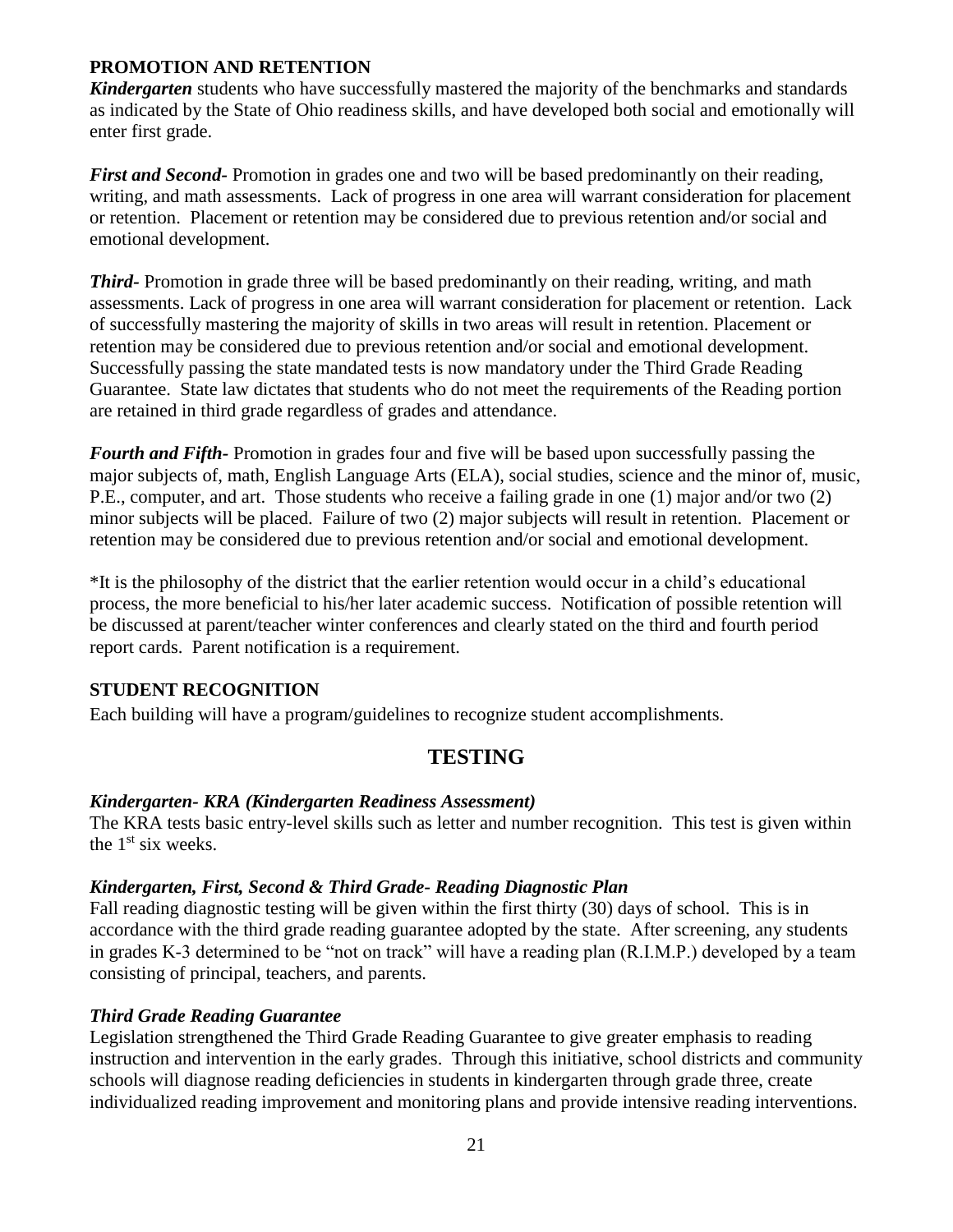Ohio is expected to continue online assessments during the 2021-2022 school year (OST Assessments) for grades 3-5. Additional information and dates will be communicated with parents when reliable information becomes available.

# **TRANSPORTATION**

Qualified students are provided transportation to and from school. School transportation is a privilege. To ensure the proper safety of students while being transported, students are provided with rules of conduct. Students who fail to abide by the proper safety and behavioral guidelines may be denied transportation.

#### **SCHOOL BUS SAFETY RULES**

When riding the school bus to and from school, or while on a field trip, each student is required to observe these safety rules. Failure to comply will result in disciplinary action against the student and may even result in having the student removed from the bus.

- 1. Kindergarten students must be accompanied by a responsible person when boarding and upon exiting the school bus at the designated bus stop.
- 2. Load and unload at designated bus stop in an orderly manner.
- 3. Ride only the regularly assigned bus and unload at the regular assigned stop. (Permission to load or unload at another location or to ride another bus requires written permission from the parent and written approval of school personnel.)
- 4. There must be absolute quietness at railroad crossings and places of danger as determined by the bus driver.
- 5. Talking on the bus is permitted; however, it must be kept to a minimum. There are not to be any loud noises or yelling.
- 6. The same behavior, courtesy and rights of others are expected to be the same on the bus as in the classroom.
- 7. Eating, drinking, chewing gum and littering are not permitted.
- 8. Students are to remain in their assigned seats unless permission to change is given by the driver. Students are not to change seats while the bus is moving. Students will be charged for any damage they do to school property.
- 9. Students are not to throw any item on or out of the bus.
- 10. Students must keep all items and parts of their bodies inside the bus at all times.
- 11. Students are not permitted to transport animals or live insects on the bus.
- 12. Cross the street or road at least ten (10) feet in front of the bus and watch for the signal from the driver before beginning to cross.
- 13. Students are to go promptly to the bus when dismissed from school. They are to go directly home when discharged from the bus in the evenings.
- 14. There is to be no abusive or obscene language used to the driver or other students.
- 15. Absolutely no tobacco, alcohol, or drug products are permitted on the bus.
- 16. Students are not permitted to bring glass containers on the bus.
- 17. Students may only bring articles on the bus that can be held on their laps. All balls, toys, pencils, and other articles are to be in book bags.
- 18. A student shall not possess, handle, transmit, or conceal any object, which might be considered a dangerous weapon or instrument of violence.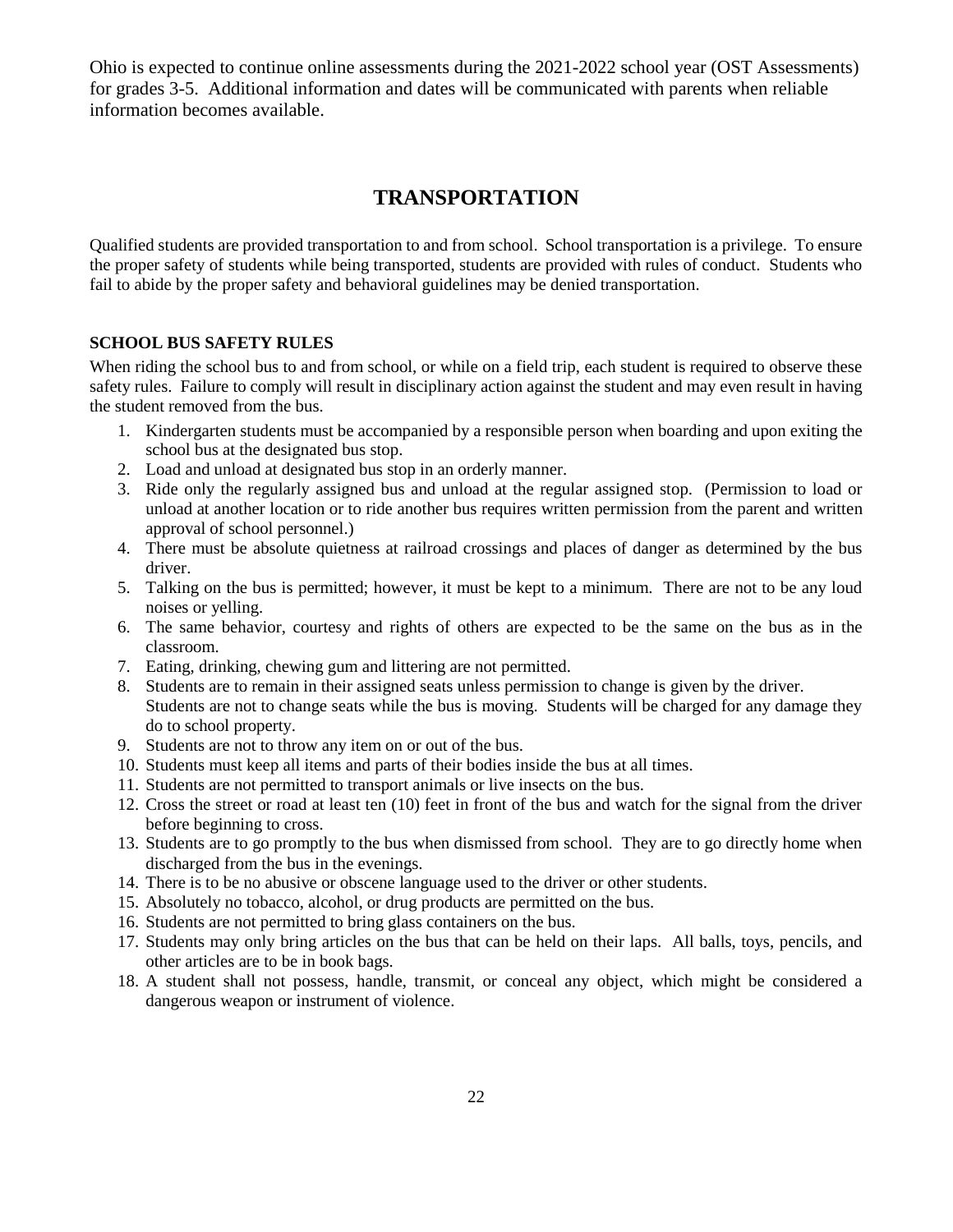#### **Bus Discipline Policy**

- 1. First Offense- driver talks with child about concerns
- 2. Second Offense- driver contacts parents
	- a. Bus/home discipline report or
	- b. Telephone call or
	- c. Personal contact
- 3. Third Offense- driver writes up- submits to the school office
	- a. Bus contact slip written up by driver
	- b. Principal takes what action she/he feels appropriate
- 4. Fourth Offense- driver writes up submits to the school office
	- a. Bus conduct slip written up by driver
	- b. Removal from bus
		- 1. Three days- Meeting with parents/principal/bus driver at central office
		- 2. Five days
		- 3. Ten days
		- 4. Up to 90 days
		- 5. Remainder of year

At any step, the principal can intervene and take whatever action he/she feels is appropriate. Please refer to North Fork Elementary Schools Code of Conduct.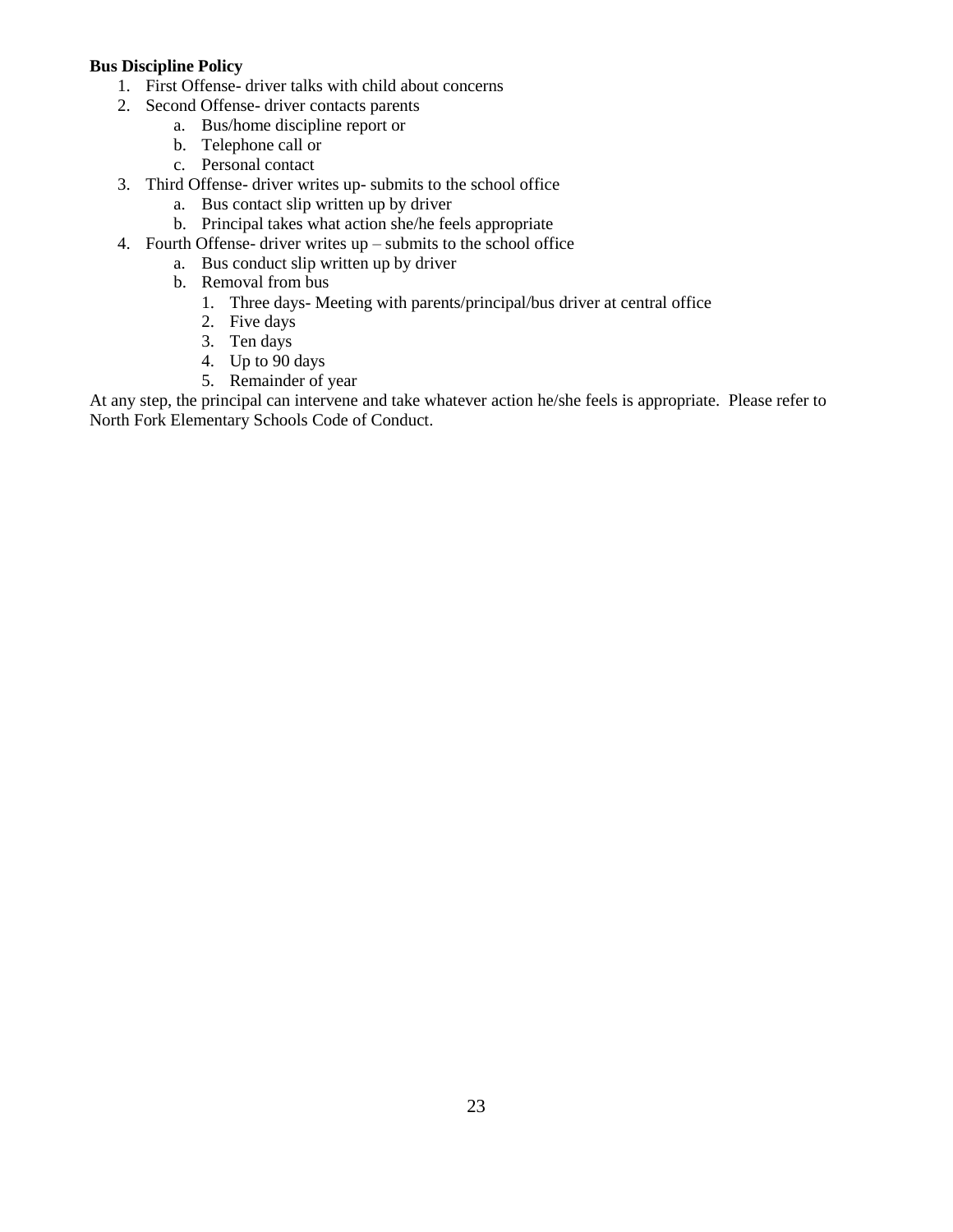# **What is Bullying?**

Ohio law (Ohio Revised Code (ORC) 3313.666(B)  $\epsilon$  defines bullying as harassment and intimidation in Ohio schools as any intentional written, verbal, graphic, or physical act that a student or group of students exhibits toward another particular student more than once (repeatedly), and the behavior both:

- Causes mental or physical harm to the other student;
- Is sufficiently severe, persistent, or pervasive that it creates an intimidating, threating, or abusive educational environment for the other student.

Harassment, intimidation, or bullying also means electronically transmitted acts (i.e., internet, email, cellular telephone, personal digital assistance (PDA), or wireless hand-held device) that a student or a group of students exhibits toward another particular student more than once, and the behavior both causes mental and physical harm to the other student, and is sufficiently sever, persistent, or pervasive that it creates an intimidating, threatening, or abusive educational environment for the other student.

### **Facts to know about bullying**:

- Bullying is disrespectful and can be dangerous, humiliating and life threatening.
- Bullying based on race, ethnicity, religion, disability or sexual orientation is a form of bias or hate and should not be dismissed as teasing.
- Bullying behavior that continues into adulthood may turn into violent behavior toward strangers, friends and family.

#### **Questions Administrators ask**:

- 1. Is the act intentional?
- 2. Did the act occur more than once?
- 3. Did both parties actively participate?
- 4. Did the act cause mental or physical harm?
- 5. Is the act severe, persistent, or pervasive (spreading) which creates an abusive educational environment?
- 6. Did the repeated act have a negative impact on the educational, physical, or emotional wellbeing of the other student?

#### **Actions taken**:

- 1. Did an investigation take place to any reported, verbally, or in writing, cases of bullying?
- 2. Document the incident in writing
- 3. Were steps remedial/disciplinary put in place to eliminate any verified act of bullying or harassment?
- 4. Keeping confidentiality and FERPA in mind- were the parents notified of the investigation, students involved, and outcome?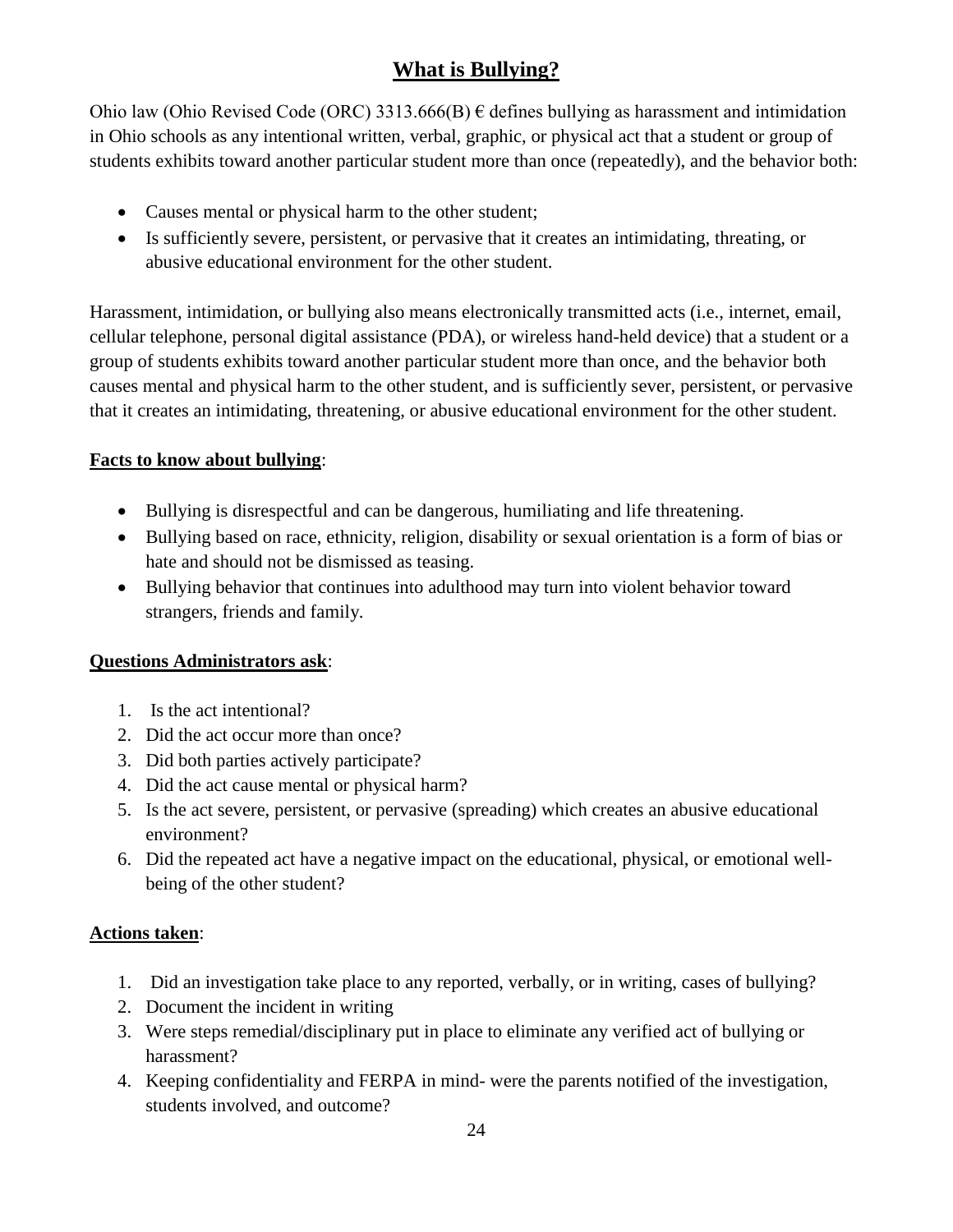#### **How can parents help prevent bullying?**

Parents are their children's first teachers. Whatever parents say and do at home, their children are likely to imitate and repeat in other settings. The most important skills that parents can teacher their children are to speak and act in respectful ways and to solve problems fairly and peacefully. Here are suggestions to help parents teach by example:

#### **At home:**

- 1. Talk with children often and listen carefully to what they have to say.
- 2. Discuss bullying behavior and how hurtful it can be to others.
- 3. Make behavioral expectations clear and be consistent with discipline when siblings and peers engage in hurtful teasing and bullying.
- 4. Help children understand the meaning of friendship by modeling friendly behavior.
- 5. Discuss the fact that all people deserve respect, even though their individual characteristics and personalities may differ from the expected.
- 6. Urge children to tell an adult when they are being bullied.

#### **At school:**

- 1. Learn the school rules, expected behavior and consequences of bullying.
- 2. Participate at school, offer services and attend school-sponsored activities.
- 3. Communicate regularly with your child's teachers.
- 4. Report bullying behavior immediately when you become aware that it is happening.
- 5. Ask for and accept the school's help if your child is a target, a bully or a bystander.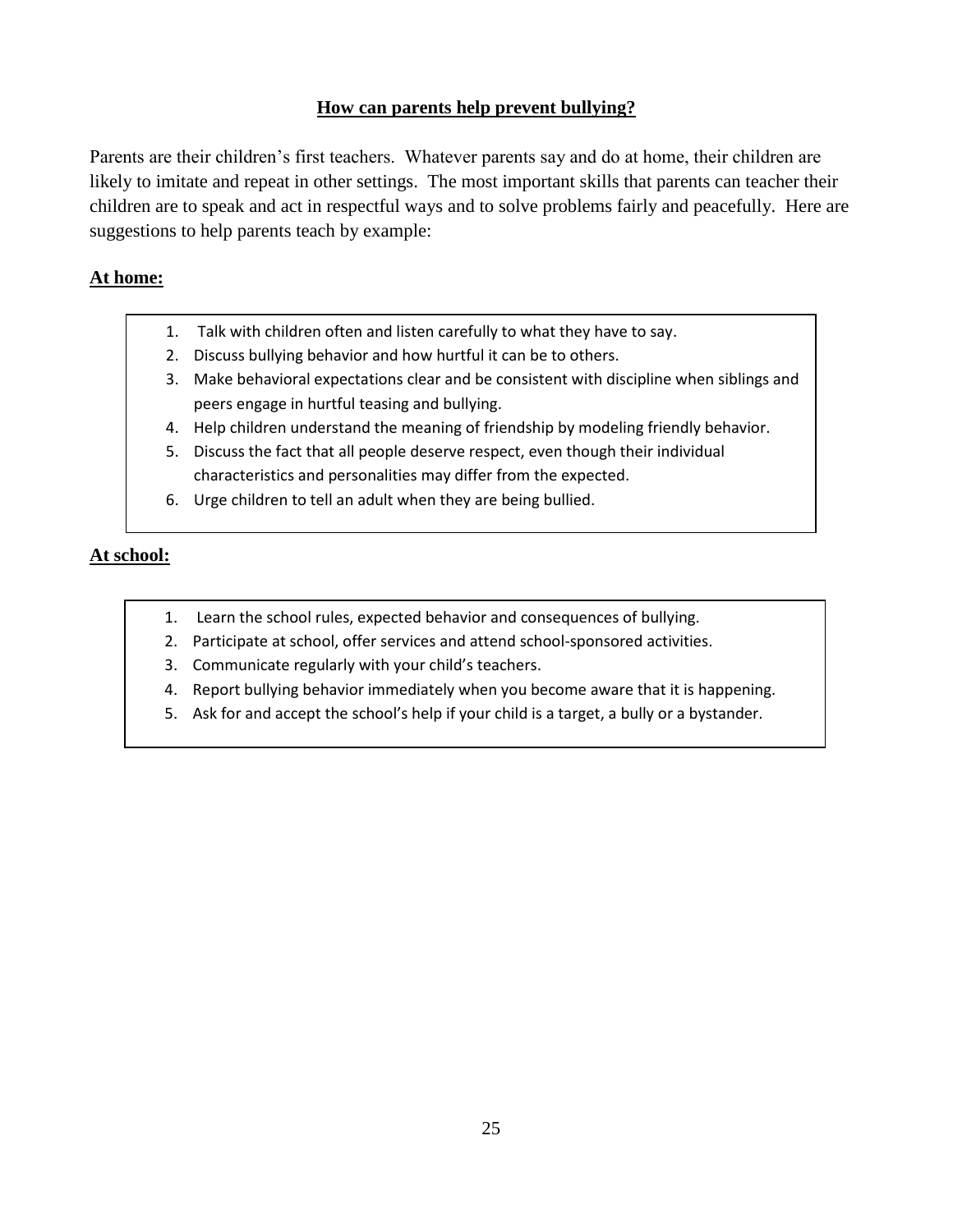#### **SOCIAL-EMOTIONAL SUPPORT SERVICES**

Counseling services are provided to support the positive growth and development of the entire child, including the academic and social-emotional well-being within the school setting, the home setting and the community. Social-Emotional Learning Standards (SEL) are met with character education programs that an in conjunction with the assistance of outside agencies such as Hospice of Central Ohio, Pathways of Central Ohio, Therapy Dogs International, and Leader-in-Me (to name but a few). Other counseling services include small groups that address a specific set of skills over several visits and designed to be short-term. Individual counseling is also available by self-referral, teacher referral, administrator referral, or parent referral. Parental consent is required for group counseling and individual counseling that extends beyond six (6) visits. Counselors additionally make referrals to outside agencies for students and families requiring more specialized care.

Topics discussed in the counseling session shall remain confidential, however as counselors, we are obligated to breach confidentiality in the following conditions: if a student poses an imminent threat to self or others; state laws mandate reporting of suspected child abuse or neglect; a court of law required the testimony of student records; the student gives consent to divulge a topic discussed in the counseling session. As counselors, we may consult with other school professionals, but only the necessary information will be shared to achieve the goals of the conference.

# **LEADER IN ME**

Utica and Newton Elementary Schools are in the 4th year of the *Leader in Me* district initiative. We will continue to educate the students on each of the 7 Leadership Habits.  Over the next few years, you will notice an increased *Leader in Me* presence, as our students not only learn to talk the talk but also walk the walk.  The goal of the *Leader in Me* program is to provide students with the skills that build on productive character traits that not only demonstrate growth in their academic studies but are traits that are beneficial throughout the lifespan as future employees, as parents and as community citizens. The continuity continues into the middle and high school levels as they are now implementing the *Leader in Me* program.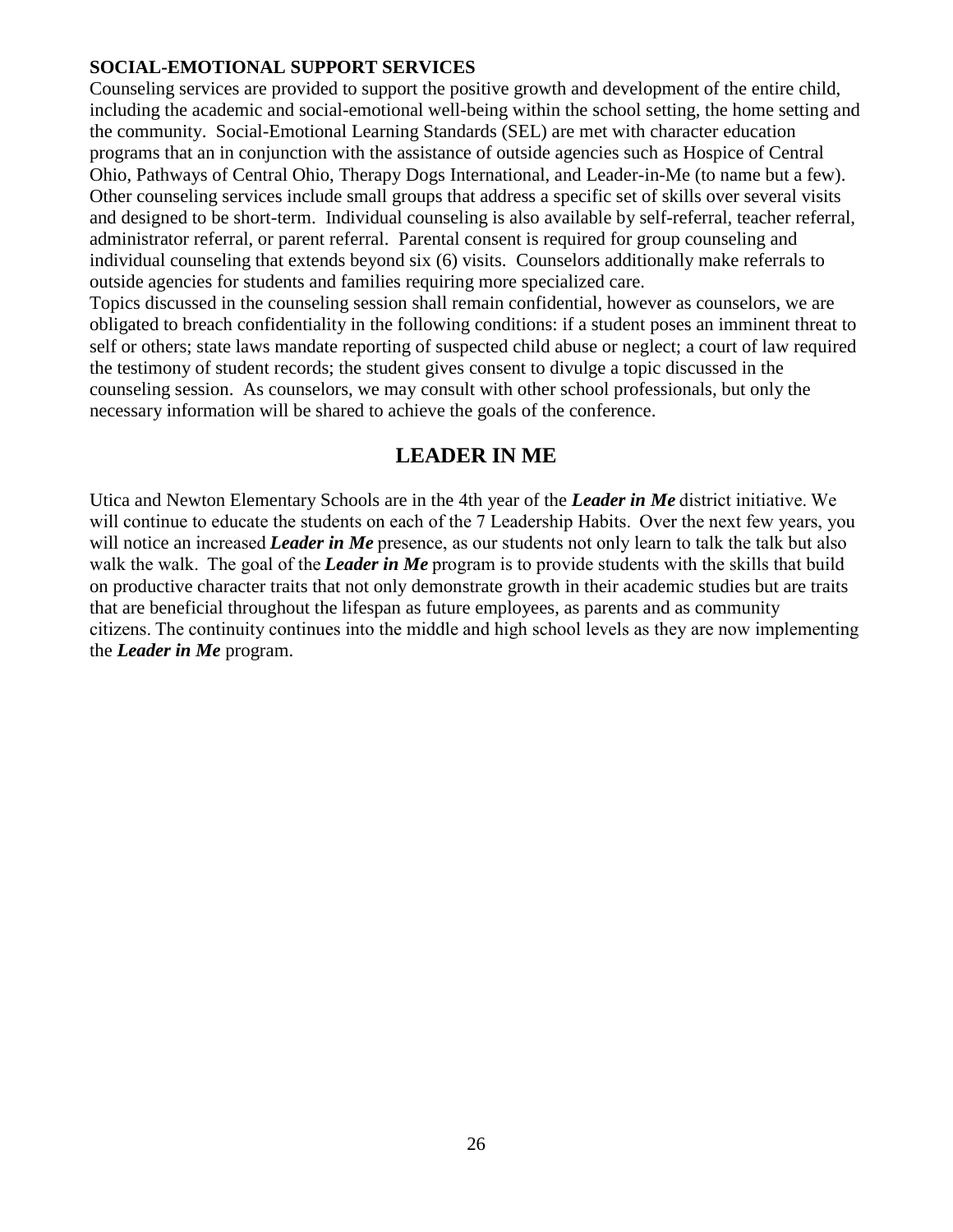

The focus of this agreement deals with Internet usage and applies to all computers, iPads, and personal devices used on the North Fork Local Schools Network.

All students have access to technology in the classrooms, libraries, and labs that are connected to the North Fork Local School Network. The North Fork Local School Network has reference materials, word processing, and other educational programs. The Internet is a separate *privilege*, which allows student's access to the World Wide Web (Internet). Internet access is not available to students unless the *Computer Acceptable Use Agreement* has been completed and signed. Access to chat rooms and personal email is not permitted. Students must use school assigned student email accounts.

Pursuant to Federal law, the Board has implemented technology protection measures, which protect against (e.g. filter or block) access to visual displays/depictions/materials that are obscene, constitute child pornography, and/or are harmful to minors, as defined by the Children's Internet Protection Act. At the discretion of the Board or the Superintendent, the technology protection measures may be configured to protect against access to other material considered inappropriate for students to access. The Board also utilizes software and/or hardware to monitor online activity of students to restrict access to child pornography and other material that is obscene, objectionable, inappropriate and/or harmful to minors. The technology protection measures may not be disabled at any time that students may be using the Network, if such disabling will cease to protect against access to materials that are prohibited under the Children's Internet Protection Act. Any student who attempts to disable the technology protection measures will be subject to discipline.

The Superintendent or Director of Technology may temporarily or permanently unblock access to sites containing appropriate material, if access to such sites has been inappropriately blocked by the technology protection measures. The determination of whether material is appropriate or inappropriate shall be based on the content of the material and the intended use of the material, not on the protection actions of the technology protection measures. Parents are advised that a determined user may be able to gain access to services and/or resources on the Internet that the Board has not authorized for educational purposes. In fact, it is impossible to guarantee students will not gain access through the Internet to information and communications that they and/or their parents may find inappropriate, offensive, objectionable or controversial. Parents assume risks by consenting to allow their child to participate in the use of the Internet. Parents of minors are responsible for setting and conveying the standards that their children should follow when using the Internet. The Board supports and respects each family's right to decide whether to apply for independent student access to the Internet.

Pursuant to Federal law, students shall receive education about the following:

A. safety and security while using email, chat rooms, social media, and other forms of direct electronic communications;

B. the dangers inherent with the online disclosure of personally identifiable information;

C. the consequences of unauthorized access (e.g., "hacking") cyberbullying and other unlawful or inappropriate activities by students online; and

D. unauthorized disclosure, use, and dissemination of personal information regarding minors.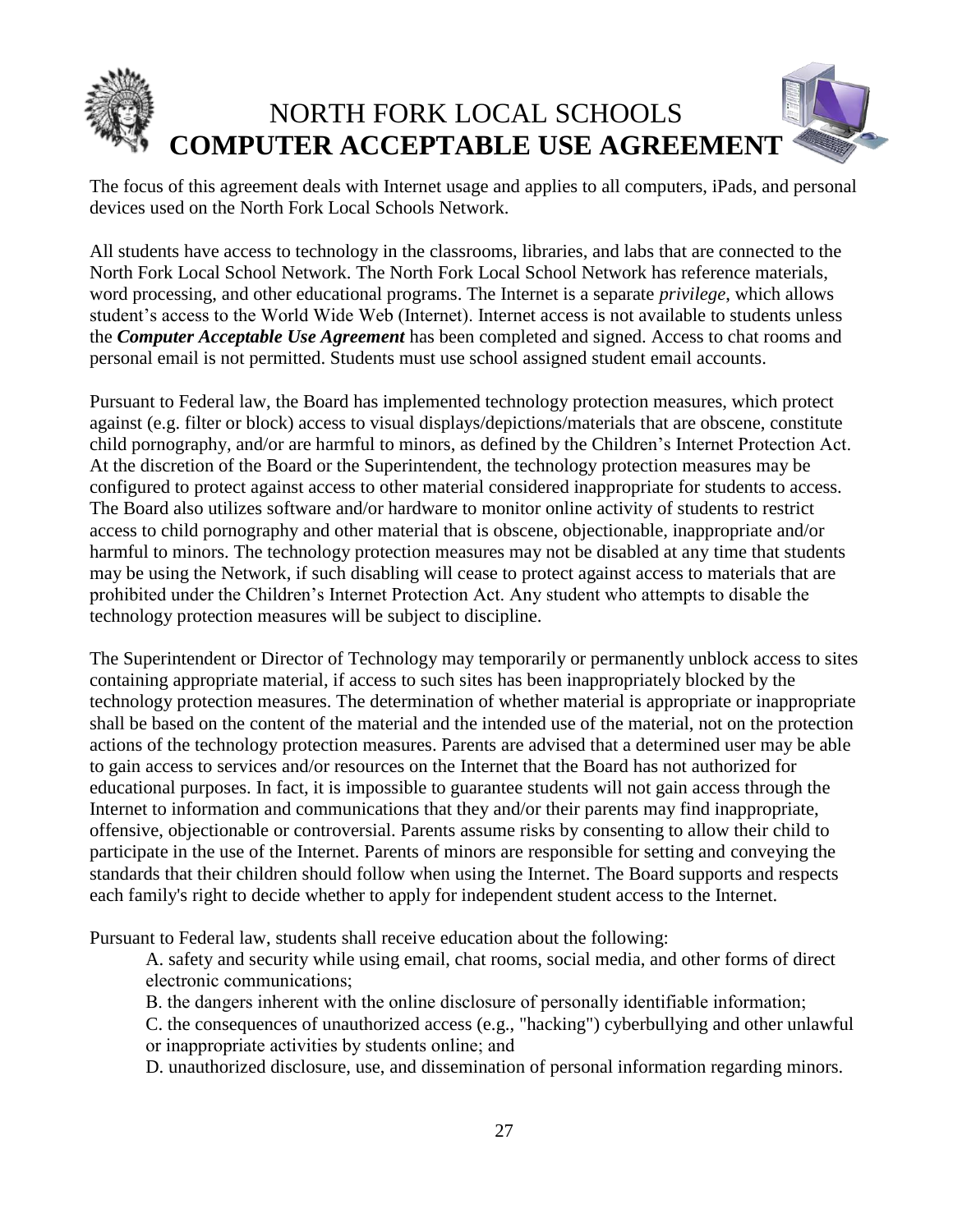Staff members shall provide yearly instruction for their students regarding the appropriate use of technology and online safety and security as specified above. Furthermore, staff members will monitor the online activities of students while at school. Monitoring may include, but is not necessarily limited to, visual observations of online activities during class sessions; or use of specific monitoring tools to review browser history and network, server, and computer logs.

These guidelines are provided so that parents/guardians may be aware of the student's responsibilities. These guidelines require the student to use the North Fork Local School Network and Internet in an efficient, ethical, and legal manner. System administrators reserve the right to monitor the North Fork Local School Network and Internet use while respecting the privacy of the student. If a student violates any of these provisions, the student's account may be terminated, and future access could be denied.

The signatures on the Computer Acceptable Use Agreement are legally binding and indicate the parties who signed have read the terms and conditions carefully and understand their significance.

#### **North Fork Local School Network and Internet – Terms and Conditions**

- 1. Privileges The use of the Internet is a privilege, not a right, and inappropriate use may result in cancellation of privileges. The staff of North Fork Local Schools and/or LACA reserves the right to deny, revoke, or suspend the student's accounts.
- 2. Acceptable Use The use of student accounts must support education, research, and be consistent with the educational goals of the North Fork Local Schools.
	- a. Transmission of any material in violation of any U.S. or state regulation is prohibited. This includes, but is not limited to copyrighted, threatening, or obscene material.
	- b. Use for commercial activities is not acceptable.
	- c. The computer shall not be used to create messages or pictures that harass, insult, or attack others.
	- d. Revealing personal addresses, email addresses or phone numbers is prohibited.
	- e. Malicious introduction of computer viruses is forbidden.
	- f. Students who maliciously damage hardware or software will lose privileges and will make restitution.
- 3. Security Any student identified as a security risk will be denied access to the North Fork Local School Network and to the Internet.

a.Students are not to use any other accounts or passwords.

- b.Using the computer or any other method to disrupt the operation of the North Fork Local Schools Network or Internet is prohibited.
- c.Attempting to login to the network as a system administrator, without permission of the Technology Department will result in cancellation of privileges.
- 4. Students will not be permitted to use personal devices and will not be permitted to connect to the North Fork Local Schools Network.
- 5. All Student iPads are to use the "Utica Student" or "NE/UE Student" network. Students and Guests are not to be on the "Utica Staff" or "NE/UE Staff" network.
- 6. North Fork Local Schools makes no warranties of any kind, whether expressed or implied, for the service it is providing. North Fork Local Schools will not be responsible for any damage's students suffer, which includes but is not limited to, loss of data or service interruptions. North Fork Local Schools specifically denies any responsibilities for the accuracy or quality of information obtained through the Internet.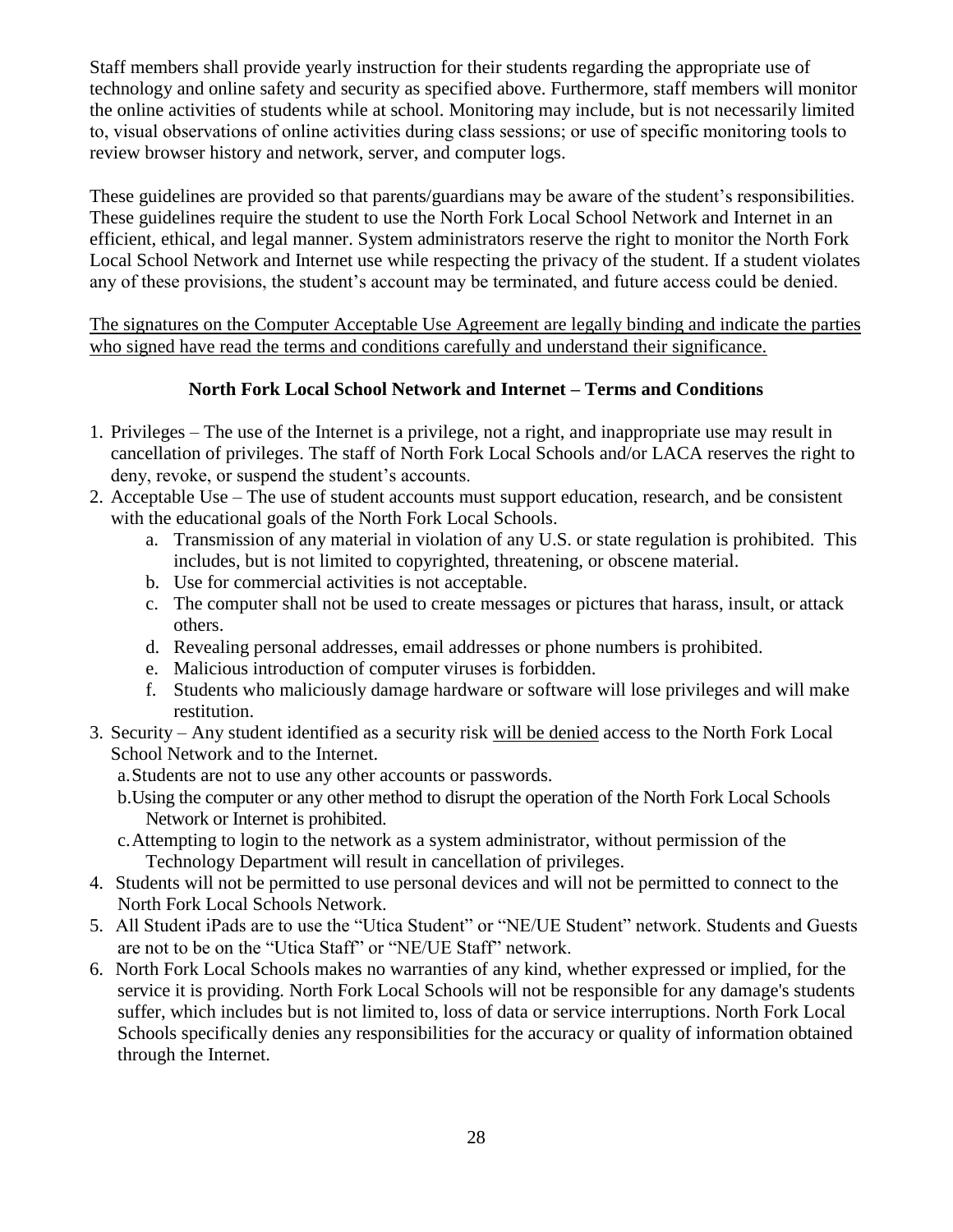- 7. Penalties: Penalties for infractions may be applied as determined by the school administration and district technology coordinator. Student violations may result in:
	- a. Loss of computer privileges for a specified period of time from 2 days up to one complete school year. Enforcement will carry over from one school year to the next. The length of the suspension of privileges will be determined by the seriousness of the infraction and any past violations accumulated by the student.
	- b. Parents will be notified of all violations through a written discipline report filed with the office.
	- c. Building administrators will enforce the School Code of Conduct and all penalties if warranted. These penalties may include suspension and expulsion.
- 8. The computer, or any electronic device, will not be used to create messages or pictures that harass, insult, or attack others. Cyberbullying is prohibited. Cyberbullying involves the use of information and communication technologies to support deliberate, repeated, and hostile behavior by an individual or group that is intended to harm others.
- 9. All communication accessible on the internet should be assumed to be private property (ex: copyrighted or trademarked). All copyright issues regarding software, information, and authorship must be respected. Rules against cheating and plagiarism will be enforced.
- 10. Use of non-educational games, videos, movies, or games/videos/movies, not assigned by a teacher, while on the network or using school property is prohibited.

### **Any violation of the terms and conditions set forth in this agreement is inappropriate and may constitute a criminal offense.**

STUDENT: As a user of the Board's computers/network and the Internet, you are agreeing to communicate over the Internet and the Network in an appropriate manner, honoring all relevant laws, restrictions and guidelines.

PARENT/GUARDIAN: Your signature indicates that you have read the Computer Acceptable Use Agreement and have discussed the contents with your child.

# **PARENT/GUARDIAN/STUDENT:**

Your signature in the *Computer Acceptable Use Agreement* section on the *North Fork Local School District Signature Form* for the current school year is equivalent to signing this form and indicates that you have read the terms and conditions of this agreement carefully and understand their significance. Please keep this copy for your records.

Rev. 4/14/2021